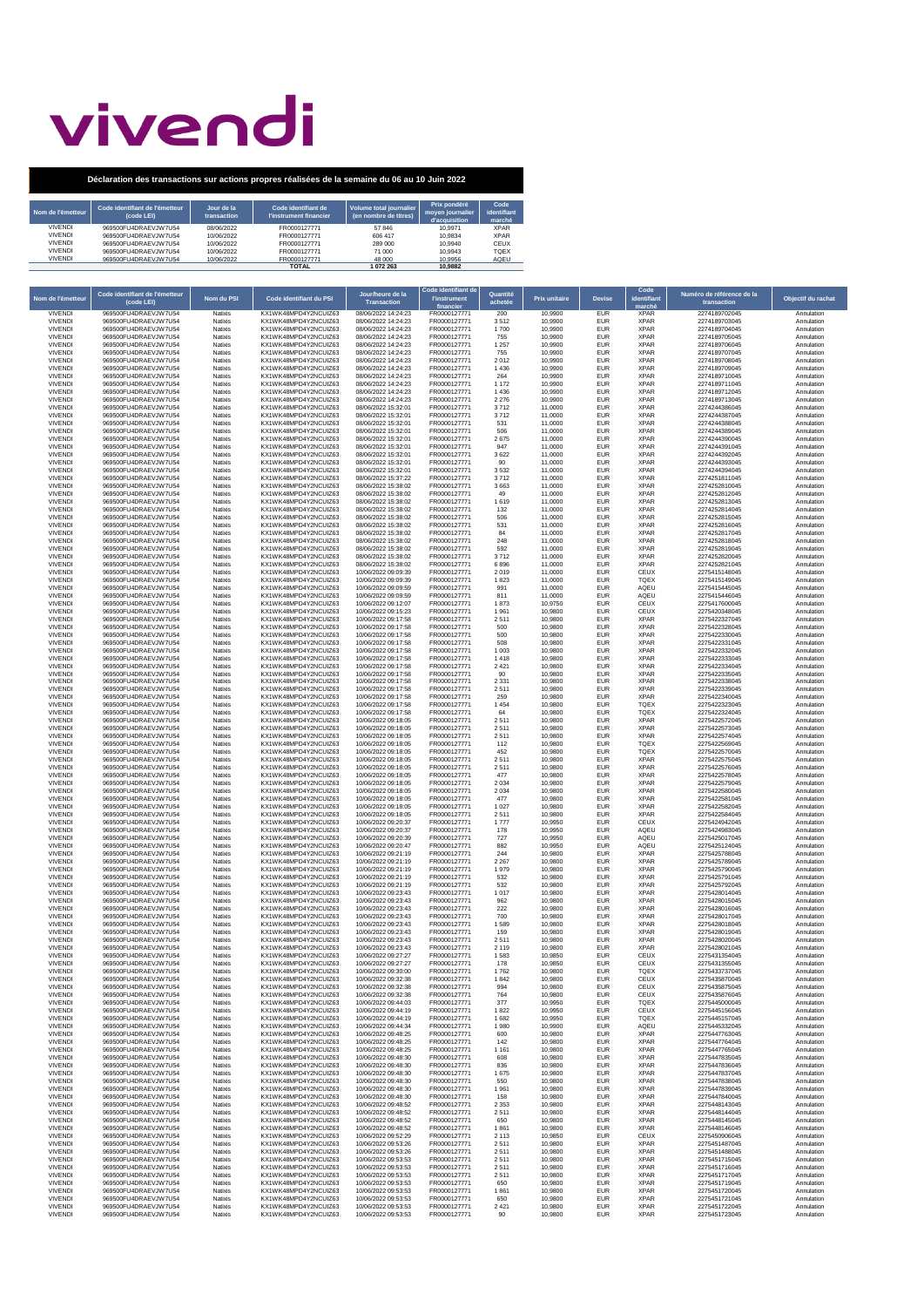| <b>VIVENDI</b><br><b>VIVENDI</b> | 969500FU4DRAEVJW7U54<br>969500FU4DRAFV.IW7U54 | Natixis<br>Natixis | KX1WK48MPD4Y2NCUIZ63<br>KX1WK48MPD4Y2NCUIZ63  | 10/06/2022 09:53:53<br>10/06/2022 09:53:53 | FR0000127771<br>FR0000127771 | 2 3 3 1<br>2421    | 10,9800<br>10,9800 | <b>EUR</b><br>EUR        | <b>XPAR</b><br><b>XPAR</b> | 2275451724045<br>2275451725045 | Annulation<br>Annulation |
|----------------------------------|-----------------------------------------------|--------------------|-----------------------------------------------|--------------------------------------------|------------------------------|--------------------|--------------------|--------------------------|----------------------------|--------------------------------|--------------------------|
| <b>VIVENDI</b>                   | 969500FU4DRAEVJW7U54                          | Natixis            | KX1WK48MPD4Y2NCUIZ63                          | 10/06/2022 09:53:53                        | FR0000127771                 | 90                 | 10,9800            | <b>EUR</b>               | <b>XPAR</b>                | 2275451726045                  | Annulation               |
| <b>VIVENDI</b>                   | 969500FU4DRAEVJW7U54                          | Natixis            | KX1WK48MPD4Y2NCUIZ63                          | 10/06/2022 09:53:53                        | FR0000127771                 | 783                | 10,9800            | EUR                      | <b>XPAR</b>                | 2275451727045                  | Annulation               |
| VIVENDI<br><b>VIVENDI</b>        | 969500FU4DRAEVJW7U54<br>969500FU4DRAEVJW7U54  | Natixis<br>Natixis | KX1WK48MPD4Y2NCUIZ63<br>KX1WK48MPD4Y2NCUIZ63  | 10/06/2022 09:54:03<br>10/06/2022 09:54:03 | FR0000127771<br>FR0000127771 | 2511<br>2511       | 10,9800<br>10,9800 | EUR<br><b>EUR</b>        | <b>XPAR</b><br><b>XPAR</b> | 2275451915045<br>2275451916045 | Annulation<br>Annulation |
| <b>VIVENDI</b>                   | 969500FU4DRAEVJW7U54                          | Natixis            | KX1WK48MPD4Y2NCUIZ63                          | 10/06/2022 09:54:03                        | FR0000127771                 | 2511               | 10,9800            | EUR                      | <b>XPAR</b>                | 2275451917045                  | Annulation               |
| VIVENDI                          | 969500FU4DRAEVJW7U54                          | Natixis            | KX1WK48MPD4Y2NCUIZ63                          | 10/06/2022 09:54:03                        | FR0000127771                 | 602                | 10,9800            | <b>EUR</b>               | <b>XPAR</b>                | 2275451918045                  | Annulation               |
| <b>VIVENDI</b><br><b>VIVENDI</b> | 969500FU4DRAEVJW7U54<br>969500FU4DRAEVJW7U54  | Natixis<br>Natixis | KX1WK48MPD4Y2NCUIZ63<br>KX1WK48MPD4Y2NCUIZ63  | 10/06/2022 09:54:04<br>10/06/2022 09:54:04 | FR0000127771<br>FR0000127771 | 2 2 8 9<br>222     | 10,9800<br>10,9800 | EUR<br>EUR               | <b>XPAR</b><br><b>XPAR</b> | 2275451921045<br>2275451922045 | Annulation<br>Annulation |
| <b>VIVENDI</b>                   | 969500FU4DRAEVJW7U54                          | Natixis            | KX1WK48MPD4Y2NCUIZ63                          | 10/06/2022 09:54:04                        | FR0000127771                 | 214                | 10,9800            | <b>EUR</b>               | <b>XPAR</b>                | 2275451923045                  | Annulation               |
| <b>VIVENDI</b>                   | 969500FU4DRAEVJW7U54                          | Natixis            | KX1WK48MPD4Y2NCUIZ63                          | 10/06/2022 09:54:04                        | FR0000127771                 | 222                | 10,9800            | <b>EUR</b>               | <b>XPAR</b>                | 2275451924045                  | Annulation               |
| VIVENDI<br><b>VIVENDI</b>        | 969500FU4DRAEVJW7U54<br>969500FU4DRAEVJW7U54  | Natixis<br>Natixis | KX1WK48MPD4Y2NCUIZ63<br>KX1WK48MPD4Y2NCUIZ63  | 10/06/2022 09:57:32<br>10/06/2022 09:57:32 | FR0000127771<br>FR0000127771 | 2 1 4 6<br>2 0 8 0 | 10,9900<br>10,9900 | EUR<br><b>EUR</b>        | CEUX<br>TQEX               | 2275454431045<br>2275454432045 | Annulation<br>Annulation |
| <b>VIVENDI</b>                   | 969500FU4DRAEVJW7U54                          | Natixis            | KX1WK48MPD4Y2NCUIZ63                          | 10/06/2022 09:59:55                        | FR0000127771                 | 135 000            | 10,9850            | EUR                      | <b>XPAR</b>                | buy-4992596                    | Annulation               |
| VIVENDI                          | 969500FU4DRAEVJW7U54                          | Natixis            | KX1WK48MPD4Y2NCUIZ63                          | 10/06/2022 10:03:01                        | FR0000127771                 | 303                | 10,9800            | EUR                      | <b>XPAR</b>                | 2275459170045                  | Annulation               |
| VIVEND                           | 969500FU4DRAEVJW7U54                          | Natixis            | KX1WK48MPD4Y2NCUIZ63                          | 10/06/2022 10:03:15                        | FR0000127771                 | 1 2 9 8            | 10,9800            | <b>EUR</b>               | <b>XPAR</b>                | 2275459410045                  | Annulation               |
| <b>VIVENDI</b>                   | 969500FU4DRAEVJW7U54                          | Natixis            | KX1WK48MPD4Y2NCUIZ63                          | 10/06/2022 10:10:44                        | FR0000127771                 | 112                | 10,9850            | EUR                      | CEUX                       | 2275470456045                  | Annulation               |
| VIVENDI<br><b>VIVENDI</b>        | 969500FU4DRAEVJW7U54<br>969500FU4DRAEVJW7U54  | Natixis<br>Natixis | KX1WK48MPD4Y2NCUIZ63<br>KX1WK48MPD4Y2NCUIZ63  | 10/06/2022 10:13:16<br>10/06/2022 10:13:16 | FR0000127771<br>FR0000127771 | 2 0 5 5<br>1906    | 10,9950<br>10,9950 | EUR<br>EUR               | CEUX<br>TQEX               | 2275471805045<br>2275471807045 | Annulation<br>Annulation |
| <b>VIVENDI</b>                   | 969500FU4DRAEVJW7U54                          | Natixis            | KX1WK48MPD4Y2NCUIZ63                          | 10/06/2022 10:13:16                        | FR0000127771                 | 2 1 6 3            | 10,9950            | EUR                      | CEUX                       | 2275471809045                  | Annulation               |
| <b>VIVENDI</b>                   | 969500FU4DRAEVJW7U54                          | Natixis            | KX1WK48MPD4Y2NCUIZ63                          | 10/06/2022 10:14:20                        | FR0000127771                 | 649                | 10,9850            | EUR                      | <b>XPAR</b>                | 2275472494045                  | Annulation               |
| <b>VIVENDI</b>                   | 969500FU4DRAEVJW7U54                          | Natixis            | KX1WK48MPD4Y2NCUIZ63                          | 10/06/2022 10:14:20                        | FR0000127771                 | 776                | 10,9850            | EUR                      | <b>XPAR</b>                | 2275472495045                  | Annulation               |
| <b>VIVENDI</b><br><b>VIVENDI</b> | 969500FU4DRAEVJW7U54<br>969500FU4DRAEVJW7U54  | Natixis<br>Natixis | KX1WK48MPD4Y2NCUIZ63<br>KX1WK48MPD4Y2NCUIZ63  | 10/06/2022 10:30:37<br>10/06/2022 10:37:17 | FR0000127771<br>FR0000127771 | 2 100<br>1 3 4 7   | 10,9950<br>10,9850 | EUR<br>EUR               | CEUX<br><b>XPAR</b>        | 2275480974045<br>2275484517045 | Annulation<br>Annulation |
| <b>VIVENDI</b>                   | 969500FU4DRAEVJW7U54                          | Natixis            | KX1WK48MPD4Y2NCUIZ63                          | 10/06/2022 10:37:17                        | FR0000127771                 | 106                | 10,9850            | EUR                      | <b>XPAR</b>                | 2275484519045                  | Annulation               |
| <b>VIVENDI</b>                   | 969500FU4DRAFV.IW7U54                         | Natixis            | KX1WK48MPD4Y2NCUIZ63                          | 10/06/2022 10:50:51                        | FR0000127771                 | 29                 | 11,0000            | EUR                      | AQEU                       | 2275493902045                  | Annulation               |
| <b>VIVENDI</b>                   | 969500FU4DRAEVJW7U54                          | Natixis            | KX1WK48MPD4Y2NCUIZ63                          | 10/06/2022 10:50:51                        | FR0000127771                 | 16                 | 11,0000            | EUR                      | AQEU                       | 2275493903045                  | Annulation               |
| <b>VIVENDI</b><br>VIVENDI        | 969500FU4DRAEVJW7U54<br>969500FU4DRAEVJW7U54  | Natixis<br>Natixis | KX1WK48MPD4Y2NCUIZ63<br>KX1WK48MPD4Y2NCUIZ63  | 10/06/2022 10:52:15<br>10/06/2022 10:52:33 | FR0000127771<br>FR0000127771 | 1920<br>164        | 11,0000<br>11,0000 | EUR<br>EUR               | CEUX<br>AQEU               | 2275494741045<br>2275495015045 | Annulation<br>Annulation |
| <b>VIVENDI</b>                   | 969500FU4DRAEVJW7U54                          | Natixis            | KX1WK48MPD4Y2NCUIZ63                          | 10/06/2022 10:52:35                        | FR0000127771                 | 271                | 11,0000            | <b>EUR</b>               | AQEU                       | 2275495030045                  | Annulation               |
| <b>VIVENDI</b>                   | 969500FU4DRAEVJW7U54                          | Natixis            | KX1WK48MPD4Y2NCUIZ63                          | 10/06/2022 10:53:09                        | FR0000127771                 | 707                | 11,0000            | EUR                      | AQEU                       | 2275495486045                  | Annulation               |
| <b>VIVENDI</b>                   | 969500FU4DRAEVJW7U54                          | Natixis<br>Natixis | KX1WK48MPD4Y2NCUIZ63                          | 10/06/2022 10:53:18                        | FR0000127771                 | 154                | 11,0000            | <b>EUR</b><br>EUR        | AQEU                       | 2275495596045                  | Annulation<br>Annulation |
| <b>VIVENDI</b><br><b>VIVENDI</b> | 969500FU4DRAEVJW7U54<br>969500FU4DRAEVJW7U54  | Natixis            | KX1WK48MPD4Y2NCUIZ63<br>KX1WK48MPD4Y2NCUIZ63  | 10/06/2022 10:54:30<br>10/06/2022 10:54:31 | FR0000127771<br>FR0000127771 | 202<br>328         | 11,0000<br>11,0000 | EUR                      | AQEU<br>AQEU               | 2275496290045<br>2275496293045 | Annulation               |
| <b>VIVENDI</b>                   | 969500FU4DRAEVJW7U54                          | Natixis            | KX1WK48MPD4Y2NCUIZ63                          | 10/06/2022 11:06:09                        | FR0000127771                 | 1803               | 11,0000            | <b>EUR</b>               | CEUX                       | 2275503664045                  | Annulation               |
| <b>VIVENDI</b>                   | 969500FU4DRAEVJW7U54                          | Natixis            | KX1WK48MPD4Y2NCUIZ63                          | 10/06/2022 11:25:15                        | FR0000127771                 | 2 1 3 9            | 11,0000            | <b>EUR</b>               | TQEX                       | 2275514724045                  | Annulation               |
| VIVENDI<br>VIVEND                | 969500FU4DRAEVJW7U54<br>969500FU4DRAEVJW7U54  | Natixis<br>Natixis | KX1WK48MPD4Y2NCUIZ63<br>KX1WK48MPD4Y2NCUIZ63  | 10/06/2022 11:26:01<br>10/06/2022 11:26:01 | FR0000127771<br>FR0000127771 | 740<br>1 1 6 8     | 11,0000<br>11,0000 | EUR<br><b>EUR</b>        | CEUX<br>CEUX               | 2275515114045<br>2275515115045 | Annulation<br>Annulation |
| <b>VIVENDI</b>                   | 969500FU4DRAEVJW7U54                          | Natixis            | KX1WK48MPD4Y2NCUIZ63                          | 10/06/2022 11:49:42                        | FR0000127771                 | 1827               | 11,0000            | EUR                      | <b>TQEX</b>                | 2275533149045                  | Annulation               |
| VIVENDI                          | 969500FU4DRAEVJW7U54                          | Natixis            | KX1WK48MPD4Y2NCUIZ63                          | 10/06/2022 11:53:44                        | FR0000127771                 | 635                | 11,0000            | EUR                      | CEUX                       | 2275537611045                  | Annulation               |
| VIVEND<br><b>VIVENDI</b>         | 969500FU4DRAEVJW7U54<br>969500FU4DRAFV.IW7U54 | Natixis<br>Natixis | KX1WK48MPD4Y2NCUIZ63<br>KX1WK48MPD4Y2NCUIZ63  | 10/06/2022 11:54:21<br>10/06/2022 11:54:21 | FR0000127771<br>FR0000127771 | 1 2 2 3<br>284     | 11,0000<br>11,0000 | <b>EUR</b><br>EUR        | CEUX<br>CEUX               | 2275538324045<br>2275538325045 | Annulation<br>Annulation |
| VIVENDI                          | 969500FU4DRAEVJW7U54                          | Natixis            | KX1WK48MPD4Y2NCUIZ63                          | 10/06/2022 12:12:34                        | FR0000127771                 | 2 0 8 2            | 11,0000            | EUR                      | CEUX                       | 2275551021045                  | Annulation               |
| <b>VIVENDI</b>                   | 969500FU4DRAEVJW7U54                          | Natixis            | KX1WK48MPD4Y2NCUIZ63                          | 10/06/2022 12:31:01                        | FR0000127771                 | 247                | 10,9950            | EUR                      | CEUX                       | 2275560860045                  | Annulation               |
| <b>VIVENDI</b>                   | 969500FU4DRAEVJW7U54                          | Natixis            | KX1WK48MPD4Y2NCUIZ63                          | 10/06/2022 12:31:49                        | FR0000127771                 | 381                | 10,9950            | EUR                      | CEUX                       | 2275561125045                  | Annulation               |
| <b>VIVENDI</b><br><b>VIVENDI</b> | 969500FU4DRAEVJW7U54<br>969500FU4DRAEVJW7U54  | Natixis<br>Natixis | KX1WK48MPD4Y2NCUIZ63<br>KX1WK48MPD4Y2NCUIZ63  | 10/06/2022 12:31:49<br>10/06/2022 12:32:11 | FR0000127771<br>FR0000127771 | 1 4 3 0<br>361     | 10,9950<br>10,9850 | <b>EUR</b><br>EUR        | CEUX<br><b>XPAR</b>        | 2275561126045<br>2275561335045 | Annulation<br>Annulation |
| VIVENDI                          | 969500FU4DRAEVJW7U54                          | Natixis            | KX1WK48MPD4Y2NCUIZ63                          | 10/06/2022 12:32:11                        | FR0000127771                 | 1710               | 10,9850            | EUR                      | <b>XPAR</b>                | 2275561336045                  | Annulation               |
| <b>VIVENDI</b>                   | 969500FU4DRAEVJW7U54                          | Natixis            | KX1WK48MPD4Y2NCUIZ63                          | 10/06/2022 12:37:24                        | FR0000127771                 | 1 3 3 1            | 10,9850            | <b>EUR</b>               | <b>XPAR</b>                | 2275563283045                  | Annulation               |
| <b>VIVENDI</b>                   | 969500FU4DRAEVJW7U54                          | Natixis            | KX1WK48MPD4Y2NCUIZ63                          | 10/06/2022 12:37:24                        | FR0000127771                 | 1861               | 10,9850            | EUR                      | <b>XPAR</b>                | 2275563284045                  | Annulation               |
| VIVENDI<br><b>VIVENDI</b>        | 969500FU4DRAEVJW7U54<br>969500FU4DRAEVJW7U54  | Natixis<br>Natixis | KX1WK48MPD4Y2NCLIIZ63<br>KX1WK48MPD4Y2NCUIZ63 | 10/06/2022 12:42:25<br>10/06/2022 12:42:25 | FR0000127771<br>FR0000127771 | 781<br>2 1 0 1     | 10,9950<br>10,9950 | EUR<br>EUR               | CEUX<br>AQEU               | 2275566406045<br>2275566407045 | Annulation<br>Annulation |
| <b>VIVENDI</b>                   | 969500FU4DRAFV.IW7U54                         | Natixis            | KX1WK48MPD4Y2NCUIZ63                          | 10/06/2022 12:42:25                        | FR0000127771                 | 1 2 4 6            | 10,9950            | EUR                      | CEUX                       | 2275566408045                  | Annulation               |
| VIVENDI                          | 969500FU4DRAEVJW7U54                          | Natixis            | KX1WK48MPD4Y2NCUIZ63                          | 10/06/2022 12:44:25                        | FR0000127771                 | 2 3 1 6            | 10,9900            | EUR                      | CEUX                       | 2275567435045                  | Annulation               |
| <b>VIVENDI</b><br><b>VIVENDI</b> | 969500FU4DRAEVJW7U54<br>969500FU4DRAEVJW7U54  | Natixis            | KX1WK48MPD4Y2NCUIZ63<br>KX1WK48MPD4Y2NCUIZ63  | 10/06/2022 12:44:25<br>10/06/2022 12:44:52 | FR0000127771                 | 2 1 5 7            | 10,9900<br>10,9850 | <b>EUR</b><br>EUR        | TQEX<br><b>XPAR</b>        | 2275567436045<br>2275567634045 | Annulation<br>Annulation |
| <b>VIVENDI</b>                   | 969500FU4DRAEVJW7U54                          | Natixis<br>Natixis | KX1WK48MPD4Y2NCUIZ63                          | 10/06/2022 12:44:52                        | FR0000127771<br>FR0000127771 | 459<br>1 4 3 5     | 10,9850            | <b>EUR</b>               | <b>XPAR</b>                | 2275567635045                  | Annulation               |
| <b>VIVENDI</b>                   | 969500FU4DRAEVJW7U54                          | Natixis            | KX1WK48MPD4Y2NCUIZ63                          | 10/06/2022 12:44:52                        | FR0000127771                 | 1 1 2 1            | 10,9850            | <b>EUR</b>               | <b>XPAR</b>                | 2275567636045                  | Annulation               |
| VIVENDI                          | 969500FU4DRAEVJW7U54                          | Natixis            | KX1WK48MPD4Y2NCUIZ63                          | 10/06/2022 12:45:21                        | FR0000127771                 | 183                | 10,9900            | EUR                      | CEUX                       | 2275568199045                  | Annulation               |
| <b>VIVENDI</b><br><b>VIVENDI</b> | 969500FU4DRAEVJW7U54<br>969500FU4DRAEVJW7U54  | Natixis<br>Natixis | KX1WK48MPD4Y2NCUIZ63<br>KX1WK48MPD4Y2NCUIZ63  | 10/06/2022 12:45:32<br>10/06/2022 12:45:40 | FR0000127771<br>FR0000127771 | 32<br>381          | 10,9900<br>10,9900 | <b>EUR</b><br><b>EUR</b> | CEUX<br>CEUX               | 2275568248045<br>2275568292045 | Annulation<br>Annulation |
| VIVENDI                          | 969500FU4DRAEVJW7U54                          | Natixis            | KX1WK48MPD4Y2NCUIZ63                          | 10/06/2022 12:47:46                        | FR0000127771                 | 1 4 0 5            | 10,9900            | EUR                      | CEUX                       | 2275569324045                  | Annulation               |
| VIVEND                           | 969500FU4DRAEVJW7U54                          | Natixis            | KX1WK48MPD4Y2NCUIZ63                          | 10/06/2022 12:49:01                        | FR0000127771                 | 88                 | 10,9850            | <b>EUR</b>               | <b>XPAR</b>                | 2275570061045                  | Annulation               |
| <b>VIVENDI</b><br>VIVENDI        | 969500FU4DRAEVJW7U54<br>969500FU4DRAEVJW7U54  | Natixis<br>Natixis | KX1WK48MPD4Y2NCUIZ63<br>KX1WK48MPD4Y2NCUIZ63  | 10/06/2022 12:49:01<br>10/06/2022 12:50:02 | FR0000127771<br>FR0000127771 | 1 308<br>45        | 10,9850<br>10,9850 | EUR<br>EUR               | <b>XPAR</b><br><b>XPAR</b> | 2275570062045<br>2275570713045 | Annulation<br>Annulation |
| <b>VIVENDI</b>                   | 969500FU4DRAEVJW7U54                          | Natixis            | KX1WK48MPD4Y2NCUIZ63                          | 10/06/2022 12:50:02                        | FR0000127771                 | 221                | 10,9850            | EUR                      | <b>XPAR</b>                | 2275570714045                  | Annulation               |
| <b>VIVENDI</b>                   | 969500FU4DRAEVJW7U54                          | Natixis            | KX1WK48MPD4Y2NCUIZ63                          | 10/06/2022 12:50:02                        | FR0000127771                 | 1 000              | 10,9850            | EUR                      | <b>XPAR</b>                | 2275570715045                  | Annulation               |
| <b>VIVENDI</b><br><b>VIVENDI</b> | 969500FU4DRAEVJW7U54<br>969500FU4DRAEVJW7U54  | Natixis<br>Natixis | KX1WK48MPD4Y2NCUIZ63<br>KX1WK48MPD4Y2NCUIZ63  | 10/06/2022 12:50:02<br>10/06/2022 12:51:10 | FR0000127771<br>FR0000127771 | 253<br>275         | 10,9850<br>10,9850 | EUR<br><b>EUR</b>        | <b>XPAR</b><br>AQEU        | 2275570726045<br>2275571469045 | Annulation<br>Annulation |
| <b>VIVENDI</b>                   | 969500FU4DRAEVJW7U54                          | Natixis            | KX1WK48MPD4Y2NCUIZ63                          | 10/06/2022 12:51:46                        | FR0000127771                 | 631                | 10,9850            | EUR                      | AQEU                       | 2275571661045                  | Annulation               |
| <b>VIVENDI</b>                   | 969500FU4DRAEVJW7U54                          | Natixis            | KX1WK48MPD4Y2NCUIZ63                          | 10/06/2022 12:51:57                        | FR0000127771                 | 145                | 10,9850            | <b>EUR</b>               | AQEU                       | 2275571739045                  | Annulation               |
| <b>VIVENDI</b>                   | 969500FU4DRAEVJW7U54                          | Natixis            | KX1WK48MPD4Y2NCUIZ63                          | 10/06/2022 12:51:57                        | FR0000127771                 | 155                | 10,9850            | EUR                      | AQEU                       | 2275571740045                  | Annulation               |
| <b>VIVENDI</b><br><b>VIVENDI</b> | 969500FU4DRAEVJW7U54<br>969500FU4DRAEVJW7U54  | Natixis<br>Natixis | KX1WK48MPD4Y2NCUIZ63<br>KX1WK48MPD4Y2NCUIZ63  | 10/06/2022 12:52:01<br>10/06/2022 12:52:02 | FR0000127771<br>FR0000127771 | 392<br>154         | 10,9850<br>10,9850 | EUR<br><b>EUR</b>        | AQEU<br>AQEU               | 2275571792045<br>2275571793045 | Annulation<br>Annulation |
| <b>VIVENDI</b>                   | 969500FU4DRAEVJW7U54                          | Natixis            | KX1WK48MPD4Y2NCUIZ63                          | 10/06/2022 12:52:02                        | FR0000127771                 | 78                 | 10,9850            | EUR                      | AQEU                       | 2275571795045                  | Annulation               |
| VIVENDI                          | 969500FU4DRAEVJW7U54                          | Natixis            | KX1WK48MPD4Y2NCUIZ63                          | 10/06/2022 12:52:02                        | FR0000127771                 | 307                | 10,9750            | EUR                      | CEUX                       | 2275571796045                  | Annulation               |
| <b>VIVENDI</b><br><b>VIVENDI</b> | 969500FU4DRAFV.IW7U54<br>969500FU4DRAEVJW7U54 | Natixis            | KX1WK48MPD4Y2NCUIZ63<br>KX1WK48MPD4Y2NCUIZ63  | 10/06/2022 12:52:04<br>10/06/2022 12:57:09 | FR0000127771<br>FR0000127771 | 1862<br>1586       | 10,9750<br>10,9800 | EUR<br>EUR               | CEUX<br><b>XPAR</b>        | 2275571818045<br>2275574029045 | Annulation<br>Annulation |
| VIVENDI                          | 969500FU4DRAEVJW7U54                          | Natixis<br>Natixis | KX1WK48MPD4Y2NCUIZ63                          | 10/06/2022 13:01:15                        | FR0000127771                 | 1802               | 10,9900            | <b>EUR</b>               | CEUX                       | 2275576414045                  | Annulation               |
| <b>VIVENDI</b>                   | 969500FU4DRAEVJW7U54                          | Natixis            | KX1WK48MPD4Y2NCUIZ63                          | 10/06/2022 13:01:15                        | FR0000127771                 | 45                 | 10,9900            | <b>EUR</b>               | CEUX                       | 2275576415045                  | Annulation               |
| <b>VIVENDI</b>                   | 969500FU4DRAEVJW7U54                          | Natixis            | KX1WK48MPD4Y2NCUIZ63                          | 10/06/2022 13:01:15                        | FR0000127771                 | 1466               | 10,9900            | EUR                      | <b>TQEX</b>                | 2275576416045                  | Annulation               |
| <b>VIVENDI</b><br><b>VIVENDI</b> | 969500FU4DRAEVJW7U54<br>969500FU4DRAEVJW7U54  | Natixis<br>Natixis | KX1WK48MPD4Y2NCUIZ63<br>KX1WK48MPD4Y2NCUIZ63  | 10/06/2022 13:01:15<br>10/06/2022 13:02:26 | FR0000127771<br>FR0000127771 | 544<br>1954        | 10,9900<br>10,9900 | <b>EUR</b><br>EUR        | TQEX<br>CEUX               | 2275576417045<br>2275576901045 | Annulation<br>Annulation |
| VIVENDI                          | 969500FU4DRAEVJW7U54                          | Natixis            | KX1WK48MPD4Y2NCUIZ63                          | 10/06/2022 13:07:10                        | FR0000127771                 | 183                | 10,9850            | EUR                      | <b>XPAR</b>                | 2275578885045                  | Annulation               |
| VIVEND                           | 969500FU4DRAEVJW7U54                          | Natixis            | KX1WK48MPD4Y2NCUIZ63                          | 10/06/2022 13:07:10                        | FR0000127771                 | 1 3 3 6            | 10,9850            | <b>EUR</b>               | <b>XPAR</b>                | 2275578886045                  | Annulation               |
| <b>VIVENDI</b>                   | 969500FU4DRAEVJW7U54<br>969500FU4DRAEVJW7U54  | Natixis<br>Natixis | KX1WK48MPD4Y2NCUIZ63<br>KX1WK48MPD4Y2NCUIZ63  | 10/06/2022 13:07:10<br>10/06/2022 13:08:42 | FR0000127771<br>FR0000127771 | 1454<br>1 3 5 9    | 10,9850            | EUR<br>EUR               | <b>XPAR</b><br><b>XPAR</b> | 2275578887045<br>2275579632045 | Annulation               |
| VIVENDI<br>VIVENDI               | 969500FU4DRAEVJW7U54                          | Natixis            | KX1WK48MPD4Y2NCUIZ63                          | 10/06/2022 13:09:42                        | FR0000127771                 |                    | 10,9850<br>10,9800 | <b>EUR</b>               | <b>XPAR</b>                | 2275580083045                  | Annulation<br>Annulation |
| <b>VIVENDI</b>                   | 969500FU4DRAFV.IW7U54                         | Natixis            | KX1WK48MPD4Y2NCUIZ63                          | 10/06/2022 13:09:42                        | FR0000127771                 | 1074               | 10,9800            | <b>EUR</b>               | <b>XPAR</b>                | 2275580084045                  | Annulation               |
| <b>VIVENDI</b><br><b>VIVENDI</b> | 969500FU4DRAEVJW7U54                          | Natixis<br>Natixis | KX1WK48MPD4Y2NCUIZ63                          | 10/06/2022 13:11:16                        | FR0000127771<br>FR0000127771 | 1566<br>1 4 9 5    | 10,9750            | <b>EUR</b><br>EUR        | <b>XPAR</b><br><b>XPAR</b> | 2275581158045                  | Annulation<br>Annulation |
| <b>VIVENDI</b>                   | 969500FU4DRAEVJW7U54<br>969500FU4DRAEVJW7U54  | Natixis            | KX1WK48MPD4Y2NCUIZ63<br>KX1WK48MPD4Y2NCUIZ63  | 10/06/2022 13:23:34<br>10/06/2022 13:23:34 | FR0000127771                 | 2 1 9 2            | 10,9850<br>10,9850 | EUR                      | CEUX                       | 2275586631045<br>2275586630045 | Annulation               |
| <b>VIVENDI</b>                   | 969500FU4DRAEVJW7U54                          | Natixis            | KX1WK48MPD4Y2NCUIZ63                          | 10/06/2022 13:35:08                        | FR0000127771                 | 1835               | 11,0000            | EUR                      | CEUX                       | 2275592193045                  | Annulation               |
| <b>VIVENDI</b>                   | 969500FU4DRAEVJW7U54<br>969500FU4DRAFV.IW7U54 | Natixis            | KX1WK48MPD4Y2NCUIZ63<br>KX1WK48MPD4Y2NCLIIZ63 | 10/06/2022 13:35:08                        | FR0000127771<br>FR0000127771 | 161                | 11,0000            | EUR<br><b>FUR</b>        | CEUX                       | 2275592194045                  | Annulation               |
| <b>VIVENDI</b><br>VIVEND         | 969500FU4DRAEVJW7U54                          | Natixis<br>Natixis | KX1WK48MPD4Y2NCUIZ63                          | 10/06/2022 13:38:01<br>10/06/2022 13:38:01 | FR000012777                  | 669<br>495         | 11,0000<br>11,0000 | EUR                      | CEUX<br>CEUX               | 2275593694045<br>2275593695045 | Annulation<br>Annulation |
| <b>VIVENDI</b>                   | 969500FU4DRAEVJW7U54                          | Natixis            | KX1WK48MPD4Y2NCUIZ63                          | 10/06/2022 13:38:01                        | FR0000127771                 | 272                | 11,0000            | EUR                      | CEUX                       | 2275593696045                  | Annulation               |
| <b>VIVENDI</b>                   | 969500FU4DRAEVJW7U54                          | Natixis            | KX1WK48MPD4Y2NCUIZ63                          | 10/06/2022 13:38:01                        | FR0000127771                 | 370                | 11,0000            | <b>FUR</b>               | CEUX                       | 2275593697045                  | Annulation               |
| <b>VIVENDI</b><br><b>VIVENDI</b> | 969500FU4DRAEVJW7U54<br>969500FU4DRAEVJW7U54  | Natixis<br>Natixis | KX1WK48MPD4Y2NCUIZ63<br>KX1WK48MPD4Y2NCUIZ63  | 10/06/2022 13:38:03<br>10/06/2022 13:38:12 | FR0000127771<br>FR0000127771 | 626<br>936         | 11,0000<br>11,0000 | EUR<br>EUR               | AQEU<br>AQEU               | 2275593710045<br>2275593808045 | Annulation<br>Annulation |
| <b>VIVENDI</b>                   | 969500FU4DRAEVJW7U54                          | Natixis            | KX1WK48MPD4Y2NCUIZ63                          | 10/06/2022 13:38:13                        | FR0000127771                 | 279                | 11,0000            | EUR                      | AQEU                       | 2275593820045                  | Annulation               |
| <b>VIVEND</b>                    | 969500FU4DRAEVJW7U54                          | Natixis            | KX1WK48MPD4Y2NCUIZ63                          | 10/06/2022 13:38:13                        | FR0000127771                 | 3                  | 11,0000            | EUR                      | AQEU                       | 2275593821045                  | Annulation               |
| VIVENDI<br><b>VIVENDI</b>        | 969500FU4DRAEVJW7U54<br>969500FU4DRAEVJW7U54  | Natixis<br>Natixis | KX1WK48MPD4Y2NCUIZ63<br>KX1WK48MPD4Y2NCUIZ63  | 10/06/2022 13:52:02<br>10/06/2022 13:52:02 | FR0000127771<br>FR0000127771 | 102<br>1670        | 11,0000<br>11,0000 | EUR<br><b>EUR</b>        | CEUX<br>CEUX               | 2275600592045<br>2275600593045 | Annulation<br>Annulation |
| <b>VIVENDI</b>                   | 969500FU4DRAEVJW7U54                          | Natixis            | KX1WK48MPD4Y2NCUIZ63                          | 10/06/2022 13:55:25                        | FR0000127771                 | 398                | 10,9950            | EUR                      | <b>TQEX</b>                | 2275602787045                  | Annulation               |
| VIVENDI                          | 969500FU4DRAEVJW7U54                          | Natixis            | KX1WK48MPD4Y2NCLIIZ63                         | 10/06/2022 13:55:25                        | FR0000127771                 | 1761               | 10,9950            | EUR                      | <b>TQEX</b>                | 2275602788045                  | Annulation               |
| <b>VIVENDI</b><br><b>VIVENDI</b> | 969500FU4DRAEVJW7U54<br>969500FU4DRAEVJW7U54  | Natixis            | KX1WK48MPD4Y2NCUIZ63<br>KX1WK48MPD4Y2NCUIZ63  | 10/06/2022 13:59:57                        | FR0000127771<br>FR0000127771 | 450<br>1942        | 10,9850            | <b>EUR</b><br>EUR        | <b>XPAR</b><br>CEUX        | 2275605260045                  | Annulation<br>Annulation |
| <b>VIVENDI</b>                   | 969500FU4DRAEVJW7U54                          | Natixis<br>Natixis | KX1WK48MPD4Y2NCLIIZ63                         | 10/06/2022 14:03:00<br>10/06/2022 14:30:01 | FR0000127771                 | 1801               | 10,9950<br>11,0000 | <b>FUR</b>               | CEUX                       | 2275606953045<br>2275622176045 | Annulation               |
| VIVEND                           | 969500FU4DRAEVJW7U54                          | Natixis            | KX1WK48MPD4Y2NCUIZ63                          | 10/06/2022 14:30:01                        | FR0000127771                 | 1 1 3 6            | 10,9850            | <b>EUR</b>               | <b>XPAR</b>                | 2275622608045                  | Annulation               |
| <b>VIVENDI</b>                   | 969500FU4DRAEVJW7U54                          | Natixis            | KX1WK48MPD4Y2NCUIZ63                          | 10/06/2022 14:30:12                        | FR0000127771                 | 1465               | 10,9750            | EUR                      | <b>XPAR</b>                | 2275624148045                  | Annulation               |
| VIVENDI<br><b>VIVENDI</b>        | 969500FU4DRAEVJW7U54<br>969500FU4DRAEVJW7U54  | Natixis<br>Natixis | KX1WK48MPD4Y2NCUIZ63<br>KX1WK48MPD4Y2NCUIZ63  | 10/06/2022 14:30:12<br>10/06/2022 14:30:12 | FR0000127771<br>FR0000127771 | 1805<br>149        | 10,9750<br>10,9750 | EUR<br>EUR               | CEUX<br>CEUX               | 2275624149045<br>2275624150045 | Annulation<br>Annulation |
| <b>VIVENDI</b>                   | 969500FU4DRAEVJW7U54                          | Natixis            | KX1WK48MPD4Y2NCUIZ63                          | 10/06/2022 14:30:14                        | FR0000127771                 | 1522               | 10,9700            | EUR                      | <b>XPAR</b>                | 2275624424045                  | Annulation               |
| VIVENDI                          | 969500FU4DRAEVJW7U54                          | Natixis            | KX1WK48MPD4Y2NCUIZ63                          | 10/06/2022 14:30:14                        | FR0000127771                 | 196                | 10,9700            | EUR                      | CEUX                       | 2275624426045                  | Annulation               |
| <b>VIVENDI</b><br><b>VIVENDI</b> | 969500FU4DRAEVJW7U54<br>969500FU4DRAEVJW7U54  | Natixis<br>Natixis | KX1WK48MPD4Y2NCUIZ63<br>KX1WK48MPD4Y2NCUIZ63  | 10/06/2022 14:30:14<br>10/06/2022 14:30:17 | FR0000127771<br>FR0000127771 | 1622<br>1603       | 10,9700<br>10,9650 | EUR<br>EUR               | CEUX<br><b>XPAR</b>        | 2275624427045<br>2275624695045 | Annulation<br>Annulation |
| <b>VIVENDI</b>                   | 969500FU4DRAEVJW7U54                          | Natixis            | KX1WK48MPD4Y2NCUIZ63                          | 10/06/2022 14:30:44                        | FR0000127771                 | 1767               | 11,0000            | <b>EUR</b>               | CEUX                       | 2275626480045                  | Annulation               |
| <b>VIVENDI</b>                   | 969500FU4DRAEVJW7U54                          | Natixis            | KX1WK48MPD4Y2NCUIZ63                          | 10/06/2022 14:30:44                        | FR0000127771                 | 200                | 11,0000            | EUR                      | AQEU                       | 2275626490045                  | Annulation               |
| <b>VIVENDI</b><br>VIVEND         | 969500FU4DRAEVJW7U54<br>969500FU4DRAEVJW7U54  | Natixis<br>Natixis | KX1WK48MPD4Y2NCUIZ63<br>KX1WK48MPD4Y2NCUIZ63  | 10/06/2022 14:30:44<br>10/06/2022 14:30:45 | FR0000127771<br>FR0000127771 | 1584<br>331        | 11,0000<br>11,0000 | <b>FUR</b><br><b>EUR</b> | AQEU<br>AQEU               | 2275626559045<br>2275626599045 | Annulation<br>Annulation |
| <b>VIVENDI</b>                   | 969500FU4DRAEVJW7U54                          | Natixis            | KX1WK48MPD4Y2NCUIZ63                          | 10/06/2022 14:32:03                        | FR0000127771                 | 650                | 10,9900            | EUR                      | CEUX                       | 2275629132045                  | Annulation               |
| <b>VIVENDI</b>                   | 969500FU4DRAEVJW7U54                          | Natixis            | KX1WK48MPD4Y2NCUIZ63                          | 10/06/2022 14:32:09                        | FR0000127771                 | 2 1 1 2            | 10,9850            | <b>FUR</b>               | <b>TQEX</b>                | 2275629377045                  | Annulation               |
| <b>VIVENDI</b><br><b>VIVENDI</b> | 969500FU4DRAEVJW7U54<br>969500FU4DRAEVJW7U54  | Natixis<br>Natixis | KX1WK48MPD4Y2NCUIZ63<br>KX1WK48MPD4Y2NCUIZ63  | 10/06/2022 14:32:09<br>10/06/2022 14:32:09 | FR0000127771<br>FR0000127771 | 2 2 1 1<br>1544    | 10,9850<br>10,9850 | EUR<br>EUR               | <b>XPAR</b><br><b>XPAR</b> | 2275629383045<br>2275629384045 | Annulation<br>Annulation |
| <b>VIVENDI</b>                   | 969500FU4DRAEVJW7U54                          | Natixis            | KX1WK48MPD4Y2NCUIZ63                          | 10/06/2022 14:32:09                        | FR0000127771                 | 1520               | 10,9850            | EUR                      | <b>XPAR</b>                | 2275629386045                  | Annulation               |
| <b>VIVENDI</b>                   | 969500FU4DRAEVJW7U54                          | Natixis            | KX1WK48MPD4Y2NCUIZ63                          | 10/06/2022 14:32:09                        | FR0000127771                 | 1 0 4 2            | 10,9850            | EUR                      | CEUX                       | 2275629380045                  | Annulation               |
| <b>VIVENDI</b>                   | 969500FU4DRAEVJW7U54                          | Natixis            | KX1WK48MPD4Y2NCUIZ63                          | 10/06/2022 14:32:09                        | FR0000127771                 | 673                | 10,9850            | EUR                      | CEUX                       | 2275629381045                  | Annulation               |
| VIVENDI<br><b>VIVENDI</b>        | 969500FU4DRAEVJW7U54<br>969500FU4DRAEVJW7U54  | Natixis<br>Natixis | KX1WK48MPD4Y2NCUIZ63<br>KX1WK48MPD4Y2NCUIZ63  | 10/06/2022 14:32:09<br>10/06/2022 14:32:09 | FR0000127771<br>FR0000127771 | 102<br>180         | 10,9850<br>10,9850 | <b>EUR</b><br>EUR        | CEUX<br><b>XPAR</b>        | 2275629382045<br>2275629398045 | Annulation<br>Annulation |
| <b>VIVENDI</b>                   | 969500FU4DRAEVJW7U54                          | Natixis            | KX1WK48MPD4Y2NCUIZ63                          | 10/06/2022 14:32:09                        | FR0000127771                 | 600                | 10,9850            | <b>EUR</b>               | <b>XPAR</b>                | 2275629399045                  | Annulation               |
| VIVEND<br><b>VIVENDI</b>         | 969500FU4DRAEVJW7U54                          | Natixis            | KX1WK48MPD4Y2NCUIZ63                          | 10/06/2022 14:32:09                        | FR0000127771                 | 487<br>320         | 10,9850            | <b>EUR</b><br>EUR        | <b>XPAR</b><br><b>XPAR</b> | 2275629400045                  | Annulation               |
| <b>VIVENDI</b>                   | 969500FU4DRAEVJW7U54<br>969500FU4DRAEVJW7U54  | Natixis<br>Natixis | KX1WK48MPD4Y2NCUIZ63<br>KX1WK48MPD4Y2NCUIZ63  | 10/06/2022 14:32:09<br>10/06/2022 14:32:27 | FR0000127771<br>FR0000127771 | 1515               | 10,9850<br>10,9800 | <b>FUR</b>               | <b>XPAR</b>                | 2275629401045<br>2275629802045 | Annulation<br>Annulation |
| VIVEND                           | 969500FU4DRAEVJW7U54                          | Natixis            | KX1WK48MPD4Y2NCUIZ63                          | 10/06/2022 14:33:08                        | FR0000127771                 | 1 4 0 5            | 10,9800            | <b>EUR</b>               | <b>XPAR</b>                | 2275630531045                  | Annulation               |
| <b>VIVENDI</b>                   | 969500FU4DRAEVJW7U54                          | Natixis            | KX1WK48MPD4Y2NCUIZ63                          | 10/06/2022 14:33:17                        | FR0000127771                 | 501                | 10,9800            | EUR                      | <b>XPAR</b>                | 2275630682045                  | Annulation               |
| VIVENDI<br><b>VIVENDI</b>        | 969500FU4DRAEVJW7U54<br>969500FU4DRAEVJW7U54  | Natixis<br>Natixis | KX1WK48MPD4Y2NCUIZ63<br>KX1WK48MPD4Y2NCUIZ63  | 10/06/2022 14:33:23<br>10/06/2022 14:33:29 | FR0000127771<br>FR0000127771 | 487<br>900         | 10,9800<br>10,9800 | <b>EUR</b><br>EUR        | <b>XPAR</b><br><b>XPAR</b> | 2275630794045<br>2275630906045 | Annulation<br>Annulation |
| <b>VIVENDI</b>                   | 969500FU4DRAEVJW7U54                          | Natixis            | KX1WK48MPD4Y2NCUIZ63                          | 10/06/2022 14:33:29                        | FR0000127771                 | 487                | 10,9800            | EUR                      | <b>XPAR</b>                | 2275630907045                  | Annulation               |
| <b>VIVENDI</b>                   | 969500FU4DRAEVJW7U54                          | Natixis<br>Natixis | KX1WK48MPD4Y2NCUIZ63                          | 10/06/2022 14:33:29                        | FR0000127771                 | 159                | 10,9800            | EUR<br>EUR               | <b>XPAR</b><br><b>XPAR</b> | 2275630908045                  | Annulation               |
| <b>VIVENDI</b><br><b>VIVENDI</b> | 969500FU4DRAEVJW7U54<br>969500FU4DRAEVJW7U54  | Natixis            | KX1WK48MPD4Y2NCUIZ63<br>KX1WK48MPD4Y2NCUIZ63  | 10/06/2022 14:34:12<br>10/06/2022 14:34:12 | FR0000127771<br>FR0000127771 | 1589<br>1766       | 10,9750<br>10,9750 | EUR                      | CEUX                       | 2275631629045<br>2275631627045 | Annulation<br>Annulation |
| <b>VIVENDI</b>                   | 969500FU4DRAEVJW7U54                          | Natixis            | KX1WK48MPD4Y2NCUIZ63                          | 10/06/2022 14:34:13                        | FR0000127771                 | 1540               | 10,9700            | EUR                      | <b>XPAR</b>                | 2275631711045                  | Annulation               |
| <b>VIVENDI</b>                   | 969500FU4DRAEVJW7U54                          | Natixis            | KX1WK48MPD4Y2NCUIZ63                          | 10/06/2022 14:36:02                        | FR0000127771                 | 945                | 10,9700            | EUR                      | <b>XPAR</b>                | 2275633423045                  | Annulation               |
|                                  |                                               |                    |                                               |                                            |                              |                    |                    |                          |                            |                                |                          |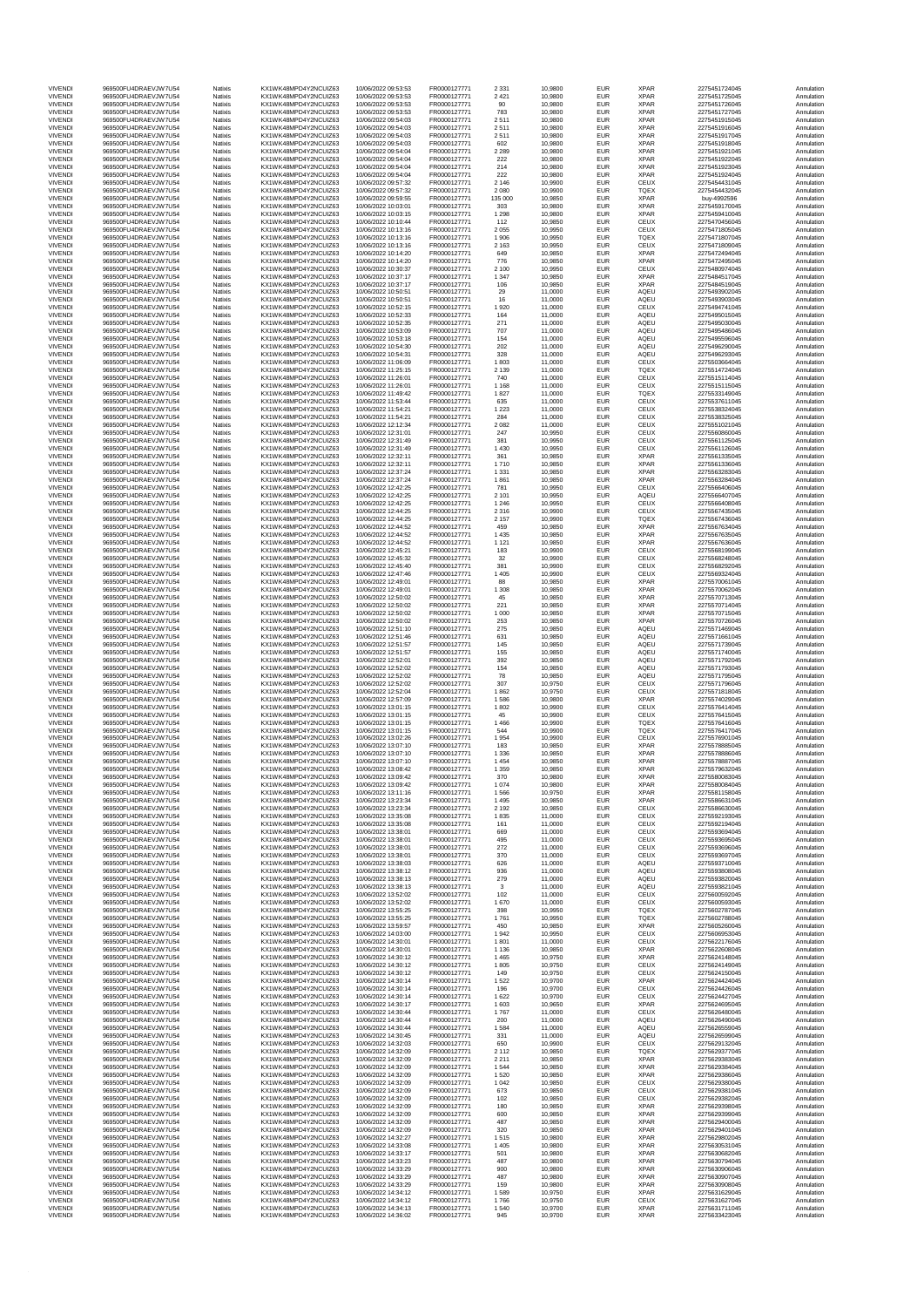| <b>VIVENDI</b><br><b>VIVENDI</b> | 969500FU4DRAEVJW7U54<br>969500FU4DRAEVJW7U54  | Natixis<br>Natixis | KX1WK48MPD4Y2NCUIZ63<br>KX1WK48MPD4Y2NCUIZ63  | 10/06/2022 14:36:02<br>10/06/2022 14:36:02 | FR0000127771<br>FR0000127771 | 563<br>1927        | 10,9700<br>10,9700 | <b>EUR</b><br><b>EUR</b> | <b>XPAR</b><br>CEUX        | 2275633424045<br>2275633422045 | Annulation<br>Annulation |
|----------------------------------|-----------------------------------------------|--------------------|-----------------------------------------------|--------------------------------------------|------------------------------|--------------------|--------------------|--------------------------|----------------------------|--------------------------------|--------------------------|
| VIVENDI                          | 969500FU4DRAEVJW7U54                          | Natixis            | KX1WK48MPD4Y2NCUIZ63                          | 10/06/2022 14:38:02                        | FR0000127771                 | $\overline{4}$     | 10,9700            | EUR                      | <b>XPAR</b>                | 2275635117045                  | Annulation               |
| <b>VIVENDI</b><br><b>VIVENDI</b> | 969500FU4DRAEVJW7U54<br>969500FU4DRAEVJW7U54  | Natixis<br>Natixis | KX1WK48MPD4Y2NCUIZ63<br>KX1WK48MPD4Y2NCUIZ63  | 10/06/2022 14:38:46<br>10/06/2022 14:38:52 | FR0000127771<br>FR0000127771 | 785<br>1525        | 10,9700<br>10,9700 | EUR<br>EUR               | <b>XPAR</b><br><b>XPAR</b> | 2275635734045<br>2275635789045 | Annulation<br>Annulation |
| VIVENDI                          | 969500FU4DRAEVJW7U54                          | Natixis            | KX1WK48MPD4Y2NCUIZ63                          | 10/06/2022 14:40:52                        | FR0000127771                 | 1804               | 10,9800            | EUR                      | <b>XPAR</b>                | 2275637273045                  | Annulation               |
| <b>VIVENDI</b>                   | 969500FU4DRAEVJW7U54                          | Natixis            | KX1WK48MPD4Y2NCUIZ63                          | 10/06/2022 14:40:52                        | FR0000127771                 | 2473               | 10,9800            | EUR                      | <b>XPAR</b>                | 2275637275045                  | Annulation               |
| <b>VIVENDI</b><br><b>VIVENDI</b> | 969500FU4DRAEVJW7U54<br>969500FU4DRAEVJW7U54  | Natixis<br>Natixis | KX1WK48MPD4Y2NCUIZ63<br>KX1WK48MPD4Y2NCUIZ63  | 10/06/2022 14:41:52<br>10/06/2022 14:45:08 | FR0000127771<br>FR0000127771 | 1481<br>2 1 4 8    | 10,9800<br>10,9850 | EUR<br><b>EUR</b>        | <b>XPAR</b><br><b>XPAR</b> | 2275638365045<br>2275641015045 | Annulation<br>Annulation |
| <b>VIVENDI</b>                   | 969500FU4DRAEVJW7U54                          | Natixis            | KX1WK48MPD4Y2NCUIZ63                          | 10/06/2022 14:45:08                        | FR0000127771                 | 1 4 8 2            | 10,9850            | EUR                      | <b>XPAR</b>                | 2275641016045                  | Annulation               |
| VIVENDI                          | 969500FU4DRAEVJW7U54                          | Natixis            | KX1WK48MPD4Y2NCLIIZ63                         | 10/06/2022 14:45:08                        | FR0000127771                 | 1542               | 10,9850            | EUR                      | <b>XPAR</b>                | 2275641017045                  | Annulation               |
| <b>VIVENDI</b><br><b>VIVENDI</b> | 969500FU4DRAEVJW7U54<br>969500FU4DRAFV.IW7U54 | Natixis<br>Natixis | KX1WK48MPD4Y2NCUIZ63<br>KX1WK48MPD4Y2NCUIZ63  | 10/06/2022 14:45:08<br>10/06/2022 14:45:08 | FR0000127771<br>FR0000127771 | 1 4 3 1<br>1 5 3 4 | 10,9850<br>10,9850 | EUR<br>EUR               | <b>XPAR</b><br><b>XPAR</b> | 2275641018045<br>2275641019045 | Annulation<br>Annulation |
| <b>VIVENDI</b>                   | 969500FU4DRAEVJW7U54                          | Natixis            | KX1WK48MPD4Y2NCUIZ63                          | 10/06/2022 14:45:08                        | FR0000127771                 | 2 2 0 7            | 10,9850            | EUR                      | CEUX                       | 2275641012045                  | Annulation               |
| <b>VIVENDI</b>                   | 969500FU4DRAEVJW7U54                          | Natixis            | KX1WK48MPD4Y2NCUIZ63                          | 10/06/2022 14:45:08                        | FR0000127771                 | 2083               | 10,9850            | EUR                      | CEUX                       | 2275641013045                  | Annulation               |
| <b>VIVENDI</b><br>VIVENDI        | 969500FU4DRAEVJW7U54<br>969500FU4DRAEVJW7U54  | Natixis<br>Natixis | KX1WK48MPD4Y2NCUIZ63<br>KX1WK48MPD4Y2NCUIZ63  | 10/06/2022 14:45:08<br>10/06/2022 14:45:08 | FR0000127771<br>FR0000127771 | 1868<br>1913       | 10,9850<br>10,9850 | EUR<br>EUR               | <b>TQEX</b><br>CEUX        | 2275641014045<br>2275641020045 | Annulation<br>Annulation |
| <b>VIVENDI</b>                   | 969500FU4DRAEVJW7U54                          | Natixis            | KX1WK48MPD4Y2NCUIZ63                          | 10/06/2022 14:45:08                        | FR0000127771                 | 1981               | 10,9850            | <b>EUR</b>               | AQEU                       | 2275641030045                  | Annulation               |
| <b>VIVENDI</b>                   | 969500FU4DRAEVJW7U54                          | Natixis            | KX1WK48MPD4Y2NCUIZ63                          | 10/06/2022 14:45:08                        | FR0000127771                 | 136                | 10,9850            | EUR                      | AQEU                       | 2275641031045                  | Annulation               |
| <b>VIVENDI</b>                   | 969500FU4DRAEVJW7U54                          | Natixis            | KX1WK48MPD4Y2NCUIZ63                          | 10/06/2022 14:47:58                        | FR0000127771                 | 1 4 8 5            | 10,9850            | <b>EUR</b>               | <b>XPAR</b>                | 2275643415045                  | Annulation               |
| <b>VIVENDI</b><br>VIVENDI        | 969500FU4DRAEVJW7U54<br>969500FU4DRAEVJW7U54  | Natixis<br>Natixis | KX1WK48MPD4Y2NCUIZ63<br>KX1WK48MPD4Y2NCUIZ63  | 10/06/2022 14:47:58<br>10/06/2022 14:47:58 | FR0000127771<br>FR0000127771 | 1558<br>2 2 2 7    | 10,9850<br>10,9850 | <b>EUR</b><br>EUR        | <b>XPAR</b><br><b>XPAR</b> | 2275643416045<br>2275643417045 | Annulation<br>Annulation |
| VIVEND                           | 969500FU4DRAEVJW7U54                          | Natixis            | KX1WK48MPD4Y2NCUIZ63                          | 10/06/2022 14:47:58                        | FR0000127771                 | 498                | 10,9850            | <b>EUR</b>               | CEUX                       | 2275643413045                  | Annulation               |
| <b>VIVENDI</b>                   | 969500FU4DRAEVJW7U54                          | Natixis            | KX1WK48MPD4Y2NCUIZ63                          | 10/06/2022 14:47:58                        | FR0000127771                 | 1622               | 10,9850            | EUR                      | CEUX                       | 2275643414045                  | Annulation               |
| VIVENDI<br>VIVEND                | 969500FU4DRAEVJW7U54<br>969500FU4DRAEVJW7U54  | Natixis<br>Natixis | KX1WK48MPD4Y2NCUIZ63<br>KX1WK48MPD4Y2NCUIZ63  | 10/06/2022 14:47:58<br>10/06/2022 14:47:58 | FR0000127771<br>FR0000127771 | 2 2 2 4<br>1 200   | 10,9850<br>10,9850 | EUR<br><b>EUR</b>        | <b>XPAR</b><br><b>XPAR</b> | 2275643424045<br>2275643426045 | Annulation<br>Annulation |
| <b>VIVENDI</b>                   | 969500FU4DRAEVJW7U54                          | Natixis            | KX1WK48MPD4Y2NCUIZ63                          | 10/06/2022 14:50:09                        | FR0000127771                 | 2078               | 10,9800            | EUR                      | CEUX                       | 2275645327045                  | Annulation               |
| VIVENDI                          | 969500FU4DRAEVJW7U54                          | Natixis            | KX1WK48MPD4Y2NCUIZ63                          | 10/06/2022 14:50:09                        | FR0000127771                 | 1813               | 10,9800            | EUR                      | <b>TQEX</b>                | 2275645328045                  | Annulation               |
| <b>VIVENDI</b><br><b>VIVENDI</b> | 969500FU4DRAEVJW7U54<br>969500FU4DRAEVJW7U54  | Natixis<br>Natixis | KX1WK48MPD4Y2NCUIZ63<br>KX1WK48MPD4Y2NCUIZ63  | 10/06/2022 14:50:09<br>10/06/2022 14:50:09 | FR0000127771<br>FR0000127771 | 1 3 9 7<br>114     | 10,9800<br>10,9800 | EUR<br>EUR               | <b>XPAR</b><br><b>XPAR</b> | 2275645336045<br>2275645340045 | Annulation<br>Annulation |
| <b>VIVENDI</b>                   | 969500FU4DRAEVJW7U54                          | Natixis            | KX1WK48MPD4Y2NCUIZ63                          | 10/06/2022 14:50:09                        | FR0000127771                 | 762                | 10,9800            | <b>EUR</b>               | <b>XPAR</b>                | 2275645341045                  | Annulation               |
| <b>VIVENDI</b>                   | 969500FU4DRAEVJW7U54                          | Natixis            | KX1WK48MPD4Y2NCUIZ63                          | 10/06/2022 14:50:09                        | FR0000127771                 | 1012               | 10,9800            | <b>EUR</b>               | <b>XPAR</b>                | 2275645342045                  | Annulation               |
| <b>VIVENDI</b><br><b>VIVENDI</b> | 969500FU4DRAEVJW7U54<br>969500FU4DRAEVJW7U54  | Natixis<br>Natixis | KX1WK48MPD4Y2NCUIZ63<br>KX1WK48MPD4Y2NCUIZ63  | 10/06/2022 14:50:09<br>10/06/2022 14:52:37 | FR0000127771<br>FR0000127771 | 1433<br>892        | 10,9800<br>10,9750 | EUR<br><b>EUR</b>        | <b>XPAR</b><br><b>XPAR</b> | 2275645348045<br>2275647525045 | Annulation<br>Annulation |
| <b>VIVENDI</b>                   | 969500FU4DRAEVJW7U54                          | Natixis            | KX1WK48MPD4Y2NCUIZ63                          | 10/06/2022 14:54:52                        | FR0000127771                 | 2830               | 10,9800            | EUR                      | <b>XPAR</b>                | 2275649067045                  | Annulation               |
| VIVENDI                          | 969500FU4DRAEVJW7U54                          | Natixis            | KX1WK48MPD4Y2NCUIZ63                          | 10/06/2022 14:54:52                        | FR0000127771                 | 180                | 10,9800            | EUR                      | <b>XPAR</b>                | 2275649068045                  | Annulation               |
| <b>VIVENDI</b><br><b>VIVENDI</b> | 969500FU4DRAEVJW7U54<br>969500FU4DRAEVJW7U54  | Natixis<br>Natixis | KX1WK48MPD4Y2NCUIZ63<br>KX1WK48MPD4Y2NCUIZ63  | 10/06/2022 14:54:52<br>10/06/2022 14:55:15 | FR0000127771<br>FR0000127771 | 1 4 9 2<br>559     | 10,9800<br>10,9750 | <b>EUR</b><br>EUR        | <b>XPAR</b><br><b>XPAR</b> | 2275649069045<br>2275649472045 | Annulation<br>Annulation |
| VIVENDI                          | 969500FU4DRAEVJW7U54                          | Natixis            | KX1WK48MPD4Y2NCUIZ63                          | 10/06/2022 14:55:15                        | FR0000127771                 | 98                 | 10,9750            | EUR                      | <b>XPAR</b>                | 2275649473045                  | Annulation               |
| <b>VIVENDI</b>                   | 969500FU4DRAEVJW7U54                          | Natixis            | KX1WK48MPD4Y2NCUIZ63                          | 10/06/2022 14:55:15                        | FR0000127771                 | 456                | 10,9750            | EUR                      | <b>XPAR</b>                | 2275649474045                  | Annulation               |
| <b>VIVENDI</b><br>VIVENDI        | 969500FU4DRAEVJW7U54<br>969500FU4DRAEVJW7U54  | Natixis<br>Natixis | KX1WK48MPD4Y2NCUIZ63<br>KX1WK48MPD4Y2NCUIZ63  | 10/06/2022 14:55:15<br>10/06/2022 14:55:15 | FR0000127771<br>FR0000127771 | 381<br>1 633       | 10,9750<br>10,9750 | EUR<br>EUR               | CEUX<br>CEUX               | 2275649470045<br>2275649471045 | Annulation<br>Annulation |
| <b>VIVENDI</b>                   | 969500FU4DRAEVJW7U54                          | Natixis            | KX1WK48MPD4Y2NCUIZ63                          | 10/06/2022 14:55:15                        | FR0000127771                 | 1 2 2 7            | 10,9750            | EUR                      | <b>XPAR</b>                | 2275649476045                  | Annulation               |
| <b>VIVENDI</b>                   | 969500FU4DRAFV.IW7U54                         | Natixis            | KX1WK48MPD4Y2NCUIZ63                          | 10/06/2022 14:55:15                        | FR0000127771                 | 1026               | 10,9750            | EUR                      | <b>XPAR</b>                | 2275649477045                  | Annulation               |
| <b>VIVENDI</b><br><b>VIVENDI</b> | 969500FU4DRAEVJW7U54<br>969500FU4DRAEVJW7U54  | Natixis<br>Natixis | KX1WK48MPD4Y2NCUIZ63<br>KX1WK48MPD4Y2NCUIZ63  | 10/06/2022 14:55:15<br>10/06/2022 14:55:49 | FR0000127771<br>FR0000127771 | 419<br>1945        | 10,9750<br>10,9700 | <b>EUR</b><br>EUR        | <b>XPAR</b><br>CEUX        | 2275649478045<br>2275649852045 | Annulation<br>Annulation |
| VIVENDI                          | 969500FU4DRAEVJW7U54                          | Natixis            | KX1WK48MPD4Y2NCUIZ63                          | 10/06/2022 14:55:49                        | FR0000127771                 | 1 0 3 6            | 10,9700            | EUR                      | <b>XPAR</b>                | 2275649854045                  | Annulation               |
| VIVEND                           | 969500FU4DRAEVJW7U54                          | Natixis            | KX1WK48MPD4Y2NCUIZ63                          | 10/06/2022 14:55:49                        | FR0000127771                 | 486                | 10,9700            | <b>EUR</b>               | <b>XPAR</b>                | 2275649855045                  | Annulation               |
| <b>VIVENDI</b>                   | 969500FU4DRAEVJW7U54                          | Natixis<br>Natixis | KX1WK48MPD4Y2NCUIZ63<br>KX1WK48MPD4Y2NCUIZ63  | 10/06/2022 14:58:47                        | FR0000127771                 | 1 371              | 10,9800            | EUR<br>EUR               | <b>XPAR</b><br><b>XPAR</b> | 2275652095045                  | Annulation               |
| VIVENDI<br>VIVEND                | 969500FU4DRAEVJW7U54<br>969500FU4DRAEVJW7U54  | Natixis            | KX1WK48MPD4Y2NCUIZ63                          | 10/06/2022 14:59:27<br>10/06/2022 14:59:27 | FR0000127771<br>FR0000127771 | 1 623<br>524       | 10,9750<br>10,9750 | <b>EUR</b>               | <b>XPAR</b>                | 2275652777045<br>2275652778045 | Annulation<br>Annulation |
| <b>VIVENDI</b>                   | 969500FU4DRAEVJW7U54                          | Natixis            | KX1WK48MPD4Y2NCUIZ63                          | 10/06/2022 14:59:27                        | FR0000127771                 | 638                | 10.9750            | EUR                      | <b>XPAR</b>                | 2275652779045                  | Annulation               |
| VIVENDI                          | 969500FU4DRAEVJW7U54                          | Natixis            | KX1WK48MPD4Y2NCUIZ63                          | 10/06/2022 14:59:27                        | FR0000127771                 | 1833               | 10,9750            | EUR                      | CEUX                       | 2275652776045                  | Annulation               |
| <b>VIVENDI</b><br><b>VIVENDI</b> | 969500FU4DRAEVJW7U54<br>969500FU4DRAEVJW7U54  | Natixis<br>Natixis | KX1WK48MPD4Y2NCUIZ63<br>KX1WK48MPD4Y2NCUIZ63  | 10/06/2022 14:59:27<br>10/06/2022 15:01:27 | FR0000127771<br>FR0000127771 | 5<br>2555          | 10,9750<br>10,9750 | EUR<br>EUR               | CEUX<br><b>XPAR</b>        | 2275652780045<br>2275654704045 | Annulation<br>Annulation |
| <b>VIVENDI</b>                   | 969500FU4DRAEVJW7U54                          | Natixis            | KX1WK48MPD4Y2NCUIZ63                          | 10/06/2022 15:02:08                        | FR0000127771                 | 204                | 10,9800            | EUR                      | <b>XPAR</b>                | 2275655294045                  | Annulation               |
| <b>VIVENDI</b>                   | 969500FU4DRAEVJW7U54                          | Natixis            | KX1WK48MPD4Y2NCUIZ63                          | 10/06/2022 15:07:54                        | FR0000127771                 | 1919               | 11,0000            | EUR                      | AQEU                       | 2275660845045                  | Annulation               |
| <b>VIVENDI</b><br><b>VIVENDI</b> | 969500FU4DRAEVJW7U54<br>969500FU4DRAEVJW7U54  | Natixis<br>Natixis | KX1WK48MPD4Y2NCUIZ63<br>KX1WK48MPD4Y2NCUIZ63  | 10/06/2022 15:07:54<br>10/06/2022 15:07:54 | FR0000127771<br>FR0000127771 | 300<br>1729        | 11,0000<br>11,0000 | EUR<br>EUR               | CEUX<br>CEUX               | 2275660846045<br>2275660847045 | Annulation<br>Annulation |
| <b>VIVENDI</b>                   | 969500FU4DRAEVJW7U54                          | Natixis            | KX1WK48MPD4Y2NCUIZ63                          | 10/06/2022 15:07:54                        | FR0000127771                 | 1999               | 11,0000            | EUR                      | CEUX                       | 2275660848045                  | Annulation               |
| <b>VIVENDI</b>                   | 969500FU4DRAEVJW7U54                          | Natixis            | KX1WK48MPD4Y2NCUIZ63                          | 10/06/2022 15:07:54                        | FR0000127771                 | 2 1 6 4            | 11,0000            | EUR                      | <b>TQEX</b>                | 2275660849045                  | Annulation               |
| <b>VIVENDI</b><br><b>VIVENDI</b> | 969500FU4DRAEVJW7U54<br>969500FU4DRAEVJW7U54  | Natixis<br>Natixis | KX1WK48MPD4Y2NCUIZ63<br>KX1WK48MPD4Y2NCUIZ63  | 10/06/2022 15:08:04<br>10/06/2022 15:09:24 | FR0000127771<br>FR0000127771 | 1958<br>1938       | 11,0000<br>11,0000 | <b>EUR</b><br>EUR        | CEUX<br>CEUX               | 2275661069045<br>2275662224045 | Annulation<br>Annulation |
| VIVENDI                          | 969500FU4DRAEVJW7U54                          | Natixis            | KX1WK48MPD4Y2NCUIZ63                          | 10/06/2022 15:11:59                        | FR0000127771                 | 206                | 10,9900            | EUR                      | CEUX                       | 2275663937045                  | Annulation               |
| <b>VIVENDI</b>                   | 969500FU4DRAEVJW7U54                          | Natixis            | KX1WK48MPD4Y2NCUIZ63                          | 10/06/2022 15:11:59                        | FR0000127771                 | 257                | 10,9900            | EUR                      | CEUX                       | 2275663938045                  | Annulation               |
| <b>VIVENDI</b>                   | 969500FU4DRAEVJW7U54                          | Natixis            | KX1WK48MPD4Y2NCUIZ63                          | 10/06/2022 15:11:59                        | FR0000127771                 | 484                | 10,9900            | EUR                      | CEUX                       | 2275663939045                  | Annulation               |
| <b>VIVENDI</b><br><b>VIVENDI</b> | 969500FU4DRAEVJW7U54<br>969500FU4DRAEVJW7U54  | Natixis<br>Natixis | KX1WK48MPD4Y2NCUIZ63<br>KX1WK48MPD4Y2NCUIZ63  | 10/06/2022 15:11:59<br>10/06/2022 15:11:59 | FR0000127771<br>FR0000127771 | 276<br>64          | 10,9900<br>10,9900 | <b>EUR</b><br><b>EUR</b> | CEUX<br>CEUX               | 2275663940045<br>2275663941045 | Annulation<br>Annulation |
| VIVENDI                          | 969500FU4DRAEVJW7U54                          | Natixis            | KX1WK48MPD4Y2NCUIZ63                          | 10/06/2022 15:11:59                        | FR0000127771                 | 96                 | 10,9900            | EUR                      | CEUX                       | 2275663942045                  | Annulation               |
| VIVEND                           | 969500FU4DRAEVJW7U54                          | Natixis            | KX1WK48MPD4Y2NCUIZ63                          | 10/06/2022 15:11:59                        | FR0000127771                 | 202                | 10,9900            | <b>EUR</b>               | CEUX                       | 2275663943045                  | Annulation               |
| <b>VIVENDI</b><br>VIVENDI        | 969500FU4DRAEVJW7U54<br>969500FU4DRAEVJW7U54  | Natixis<br>Natixis | KX1WK48MPD4Y2NCUIZ63<br>KX1WK48MPD4Y2NCUIZ63  | 10/06/2022 15:11:59<br>10/06/2022 15:11:59 | FR0000127771<br>FR0000127771 | 117<br>309         | 10,9900<br>10,9900 | EUR<br>EUR               | CEUX<br>CEUX               | 2275663944045<br>2275663945045 | Annulation<br>Annulation |
| VIVEND                           | 969500FU4DRAEVJW7U54                          | Natixis            | KX1WK48MPD4Y2NCUIZ63                          | 10/06/2022 15:13:28                        | FR0000127771                 | 1 378              | 10,9850            | <b>EUR</b>               | <b>XPAR</b>                | 2275665917045                  | Annulation               |
| <b>VIVENDI</b>                   | 969500FU4DRAEVJW7U54                          | Natixis            | KX1WK48MPD4Y2NCUIZ63                          | 10/06/2022 15:13:28                        | FR0000127771                 | 2 3 4 2            | 10,9850            | EUR                      | <b>XPAR</b>                | 2275665918045                  | Annulation               |
| VIVENDI<br><b>VIVENDI</b>        | 969500FU4DRAEVJW7U54<br>969500FU4DRAEVJW7U54  | Natixis<br>Natixis | KX1WK48MPD4Y2NCUIZ63<br>KX1WK48MPD4Y2NCUIZ63  | 10/06/2022 15:13:28<br>10/06/2022 15:13:28 | FR0000127771<br>FR0000127771 | 2 5 2 7<br>2 177   | 10,9850<br>10,9850 | EUR<br>EUR               | <b>XPAR</b><br><b>XPAR</b> | 2275665919045<br>2275665920045 | Annulation<br>Annulation |
| <b>VIVENDI</b>                   | 969500FU4DRAEVJW7U54                          | Natixis            | KX1WK48MPD4Y2NCUIZ63                          | 10/06/2022 15:13:28                        | FR0000127771                 | 216                | 10,9850            | EUR                      | <b>XPAR</b>                | 2275665921045                  | Annulation               |
| <b>VIVENDI</b>                   | 969500FU4DRAEVJW7U54                          | Natixis            | KX1WK48MPD4Y2NCUIZ63                          | 10/06/2022 15:13:28                        | FR0000127771                 | 563                | 10,9850            | <b>EUR</b>               | <b>XPAR</b>                | 2275665922045                  | Annulation               |
| <b>VIVENDI</b><br><b>VIVENDI</b> | 969500FU4DRAEVJW7U54<br>969500FU4DRAFV.IW7U54 | Natixis<br>Natixis | KX1WK48MPD4Y2NCUIZ63<br>KX1WK48MPD4Y2NCUIZ63  | 10/06/2022 15:13:28<br>10/06/2022 15:13:28 | FR0000127771<br>FR0000127771 | 1825<br>669        | 10,9850<br>10,9850 | EUR<br>EUR               | <b>XPAR</b><br><b>XPAR</b> | 2275665923045<br>2275665924045 | Annulation<br>Annulation |
| <b>VIVENDI</b>                   | 969500FU4DRAEVJW7U54                          | Natixis            | KX1WK48MPD4Y2NCUIZ63                          | 10/06/2022 15:13:28                        | FR0000127771                 | 2 1 1 2            | 10,9850            | <b>EUR</b>               | <b>XPAR</b>                | 2275665925045                  | Annulation               |
| <b>VIVENDI</b>                   | 969500FU4DRAEVJW7U54                          | Natixis            | KX1WK48MPD4Y2NCUIZ63                          | 10/06/2022 15:13:28                        | FR0000127771                 | 907                | 10,9850            | EUR                      | <b>XPAR</b>                | 2275665926045                  | Annulation               |
| VIVENDI                          | 969500FU4DRAFV.IW7U54                         | Natixis            | KX1WK48MPD4Y2NCUIZ63                          | 10/06/2022 15:13:28<br>10/06/2022 15:13:28 | FR0000127771                 | 2016               | 10,9850            | EUR                      | <b>XPAR</b>                | 2275665927045                  | Annulation               |
| <b>VIVENDI</b><br><b>VIVENDI</b> | 969500FU4DRAEVJW7U54<br>969500FU4DRAEVJW7U54  | Natixis<br>Natixis | KX1WK48MPD4Y2NCUIZ63<br>KX1WK48MPD4Y2NCUIZ63  | 10/06/2022 15:13:28                        | FR0000127771<br>FR0000127771 | 1515<br>1935       | 10,9850<br>10,9850 | <b>EUR</b><br>EUR        | <b>XPAR</b><br><b>XPAR</b> | 2275665928045<br>2275665929045 | Annulation<br>Annulation |
| <b>VIVENDI</b>                   | 969500FU4DRAEVJW7U54                          | Natixis            | KX1WK48MPD4Y2NCUIZ63                          | 10/06/2022 15:13:28                        | FR0000127771                 | 654                | 10,9850            | EUR                      | <b>XPAR</b>                | 2275665930045                  | Annulation               |
| <b>VIVENDI</b>                   | 969500FU4DRAEVJW7U54                          | Natixis            | KX1WK48MPD4Y2NCUIZ63                          | 10/06/2022 15:13:28                        | FR0000127771                 | 1 2 6 6            | 10,9850            | EUR                      | <b>XPAR</b>                | 2275665931045                  | Annulation               |
| VIVENDI<br>VIVENDI               | 969500FU4DRAEVJW7U54<br>969500FU4DRAEVJW7U54  | Natixis<br>Natixis | KX1WK48MPD4Y2NCUIZ63<br>KX1WK48MPD4Y2NCUIZ63  | 10/06/2022 15:13:28<br>10/06/2022 15:13:28 | FR0000127771<br>FR0000127771 | 1671<br>226        | 10,9850<br>10,9850 | EUR<br>EUR               | <b>XPAR</b><br>XPAR        | 2275665932045<br>2275665933045 | Annulation<br>Annulation |
| VIVENDI                          | 969500FU4DRAEVJW7U54                          | Natixis            | KX1WK48MPD4Y2NCUIZ63                          | 10/06/2022 15:13:28                        | FR0000127771                 | 1454               | 10.9850            | EUR                      | <b>XPAR</b>                | 2275665934045                  | Annulation               |
| <b>VIVENDI</b>                   | 969500FU4DRAEVJW7U54                          | Natixis            | KX1WK48MPD4Y2NCUIZ63                          | 10/06/2022 15:13:28                        | FR0000127771                 | 2 3 8 0            | 10,9850            | EUR                      | <b>XPAR</b>                | 2275665936045                  | Annulation               |
| VIVENDI<br><b>VIVENDI</b>        | 969500FU4DRAEVJW7U54<br>969500FU4DRAEVJW7U54  | Natixis<br>Natixis | KX1WK48MPD4Y2NCUIZ63<br>KX1WK48MPD4Y2NCUIZ63  | 10/06/2022 15:19:16<br>10/06/2022 15:19:16 | FR0000127771<br>FR0000127771 | 272<br>1700        | 10,9900<br>10,9900 | EUR<br>EUR               | CEUX<br>CEUX               | 2275672821045<br>2275672822045 | Annulation<br>Annulation |
| <b>VIVENDI</b>                   | 969500FU4DRAFV.IW7U54                         | Natixis            | KX1WK48MPD4Y2NCUIZ63                          | 10/06/2022 15:19:16                        | FR0000127771                 | 381                | 10,9900            | <b>EUR</b>               | AQEU                       | 2275672823045                  | Annulation               |
| VIVEND                           | 969500FU4DRAEVJW7U54                          | Natixis            | KX1WK48MPD4Y2NCUIZ63                          | 10/06/2022 15:19:16                        | FR0000127771                 | 2007               | 10,9900            | <b>EUR</b>               | TQEX                       | 2275672824045                  | Annulation               |
| <b>VIVENDI</b><br><b>VIVENDI</b> | 969500FU4DRAFV.IW7U54<br>969500FU4DRAEVJW7U54 | Natixis<br>Natixis | KX1WK48MPD4Y2NCUIZ63<br>KX1WK48MPD4Y2NCUIZ63  | 10/06/2022 15:19:16<br>10/06/2022 15:20:09 | FR0000127771<br>FR0000127771 | 1678<br>160        | 10,9900<br>10,9850 | EUR<br><b>FUR</b>        | AQEU<br>CEUX               | 2275672825045<br>2275673756045 | Annulation<br>Annulation |
| VIVEND                           | 969500FU4DRAEVJW7U54                          | Natixis            | KX1WK48MPD4Y2NCUIZ63                          | 10/06/2022 15:20:09                        | FR0000127771                 | 1805               | 10,9850            | EUR                      | CEUX                       | 2275673757045                  | Annulation               |
| <b>VIVENDI</b>                   | 969500FU4DRAEVJW7U54                          | Natixis            | KX1WK48MPD4Y2NCUIZ63                          | 10/06/2022 15:20:09                        | FR0000127771                 | 1316               | 10,9850            | EUR                      | <b>XPAR</b>                | 2275673758045                  | Annulation               |
| VIVENDI<br><b>VIVENDI</b>        | 969500FU4DRAEVJW7U54<br>969500FU4DRAEVJW7U54  | Natixis<br>Natixis | KX1WK48MPD4Y2NCUIZ63<br>KX1WK48MPD4Y2NCUIZ63  | 10/06/2022 15:20:09<br>10/06/2022 15:20:09 | FR0000127771<br>FR0000127771 | 1608<br>1515       | 10,9850<br>10,9850 | <b>EUR</b><br>EUR        | <b>XPAR</b><br><b>XPAR</b> | 2275673759045<br>2275673760045 | Annulation<br>Annulation |
| <b>VIVENDI</b>                   | 969500FU4DRAEVJW7U54                          | Natixis            | KX1WK48MPD4Y2NCUIZ63                          | 10/06/2022 15:20:09                        | FR0000127771                 | 1561               | 10,9850            | EUR                      | <b>XPAR</b>                | 2275673762045                  | Annulation               |
| <b>VIVENDI</b>                   | 969500FU4DRAEVJW7U54                          | Natixis            | KX1WK48MPD4Y2NCUIZ63                          | 10/06/2022 15:20:09                        | FR0000127771                 | 331                | 10,9850            | <b>EUR</b>               | <b>XPAR</b>                | 2275673763045                  | Annulation               |
| <b>VIVENDI</b><br><b>VIVENDI</b> | 969500FU4DRAEVJW7U54<br>969500FU4DRAEVJW7U54  | Natixis<br>Natixis | KX1WK48MPD4Y2NCUIZ63<br>KX1WK48MPD4Y2NCUIZ63  | 10/06/2022 15:20:09<br>10/06/2022 15:20:09 | FR0000127771<br>FR0000127771 | 512<br>675         | 10,9850<br>10,9850 | EUR<br><b>FUR</b>        | <b>XPAR</b><br><b>XPAR</b> | 2275673764045<br>2275673765045 | Annulation<br>Annulation |
| VIVEND                           | 969500FU4DRAEVJW7U54                          | Natixis            | KX1WK48MPD4Y2NCUIZ63                          | 10/06/2022 15:20:09                        | FR0000127771                 | 1610               | 10,9850            | <b>EUR</b>               | <b>XPAR</b>                | 2275673766045                  | Annulation               |
| <b>VIVENDI</b>                   | 969500FU4DRAEVJW7U54<br>969500FU4DRAFV.IW7U54 | Natixis            | KX1WK48MPD4Y2NCUIZ63<br>KX1WK48MPD4Y2NCLIIZ63 | 10/06/2022 15:20:09                        | FR0000127771<br>FR0000127771 | 201                | 10,9850            | EUR<br><b>FUR</b>        | CEUX<br><b>XPAR</b>        | 2275673761045                  | Annulation               |
| <b>VIVENDI</b><br>VIVEND         | 969500FU4DRAEVJW7U54                          | Natixis<br>Natixis | KX1WK48MPD4Y2NCUIZ63                          | 10/06/2022 15:20:09<br>10/06/2022 15:21:54 | FR0000127771                 | 2 188<br>1 3 3 7   | 10,9850<br>10,9850 | <b>EUR</b>               | <b>XPAR</b>                | 2275673768045<br>2275675640045 | Annulation<br>Annulation |
| <b>VIVENDI</b>                   | 969500FU4DRAFV.IW7U54                         | Natixis            | KX1WK48MPD4Y2NCUIZ63                          | 10/06/2022 15:21:54                        | FR0000127771                 | 1 1 4 3            | 10,9850            | EUR                      | <b>XPAR</b>                | 2275675641045                  | Annulation               |
| VIVENDI<br><b>VIVENDI</b>        | 969500FU4DRAEVJW7U54                          | Natixis<br>Natixis | KX1WK48MPD4Y2NCUIZ63<br>KX1WK48MPD4Y2NCUIZ63  | 10/06/2022 15:21:54                        | FR0000127771                 | 751                | 10,9850            | EUR<br>EUR               | <b>XPAR</b>                | 2275675642045                  | Annulation<br>Annulation |
| VIVENDI                          | 969500FU4DRAEVJW7U54<br>969500FU4DRAEVJW7U54  | Natixis            | KX1WK48MPD4Y2NCUIZ63                          | 10/06/2022 15:21:54<br>10/06/2022 15:21:54 | FR0000127771<br>FR0000127771 | 2 0 2 1<br>122     | 10,9850<br>10,9850 | <b>EUR</b>               | CEUX<br><b>XPAR</b>        | 2275675638045<br>2275675647045 | Annulation               |
| VIVEND                           | 969500FU4DRAEVJW7U54                          | Natixis            | KX1WK48MPD4Y2NCUIZ63                          | 10/06/2022 15:21:54                        | FR0000127771                 | 2 3 4 0            | 10,9850            | <b>EUR</b>               | <b>XPAR</b>                | 2275675654045                  | Annulation               |
| <b>VIVENDI</b>                   | 969500FU4DRAEVJW7U54                          | Natixis            | KX1WK48MPD4Y2NCUIZ63                          | 10/06/2022 15:23:53                        | FR0000127771                 | 40                 | 10,9800            | EUR                      | <b>XPAR</b>                | 2275677714045                  | Annulation               |
| VIVENDI<br>VIVENDI               | 969500FU4DRAEVJW7U54<br>969500FU4DRAEVJW7U54  | Natixis<br>Natixis | KX1WK48MPD4Y2NCUIZ63<br>KX1WK48MPD4Y2NCUIZ63  | 10/06/2022 15:23:53<br>10/06/2022 15:23:53 | FR0000127771<br>FR0000127771 | 2090<br>1 2 1 4    | 10,9800<br>10,9800 | EUR<br>EUR               | CEUX<br><b>XPAR</b>        | 2275677712045<br>2275677715045 | Annulation<br>Annulation |
| <b>VIVENDI</b>                   | 969500FU4DRAEVJW7U54                          | Natixis            | KX1WK48MPD4Y2NCUIZ63                          | 10/06/2022 15:23:53                        | FR0000127771                 | 338                | 10,9800            | EUR                      | <b>XPAR</b>                | 2275677716045                  | Annulation               |
| <b>VIVENDI</b>                   | 969500FU4DRAEVJW7U54                          | Natixis            | KX1WK48MPD4Y2NCUIZ63                          | 10/06/2022 15:23:53                        | FR0000127771                 | 1 3 3 2            | 10,9800            | EUR                      | <b>XPAR</b>                | 2275677717045                  | Annulation               |
| VIVEND<br><b>VIVENDI</b>         | 969500FU4DRAEVJW7U54<br>969500FU4DRAEVJW7U54  | Natixis<br>Natixis | KX1WK48MPD4Y2NCUIZ63<br>KX1WK48MPD4Y2NCUIZ63  | 10/06/2022 15:28:03<br>10/06/2022 15:28:11 | FR0000127771<br>FR0000127771 | 349<br>1 1 8 1     | 10,9950<br>10,9950 | <b>EUR</b><br>EUR        | CEUX<br>CEUX               | 2275681838045<br>2275682000045 | Annulation<br>Annulation |
| VIVENDI                          | 969500FU4DRAEVJW7U54                          | Natixis            | KX1WK48MPD4Y2NCUIZ63                          | 10/06/2022 15:28:11                        | FR0000127771                 | 575                | 10,9950            | EUR                      | CEUX                       | 2275682001045                  | Annulation               |
| <b>VIVENDI</b>                   | 969500FU4DRAEVJW7U54                          | Natixis            | KX1WK48MPD4Y2NCUIZ63                          | 10/06/2022 15:28:11                        | FR0000127771                 | 575                | 10,9950            | EUR                      | CEUX                       | 2275682003045                  | Annulation               |
| <b>VIVENDI</b><br>VIVENDI        | 969500FU4DRAEVJW7U54<br>969500FU4DRAEVJW7U54  | Natixis<br>Natixis | KX1WK48MPD4Y2NCUIZ63<br>KX1WK48MPD4Y2NCUIZ63  | 10/06/2022 15:30:22<br>10/06/2022 15:30:57 | FR0000127771<br>FR0000127771 | 95<br>1 0 9 7      | 10,9950<br>10,9950 | EUR<br><b>EUR</b>        | CEUX<br>CEUX               | 2275689362045<br>2275691912045 | Annulation<br>Annulation |
| <b>VIVENDI</b>                   | 969500FU4DRAEVJW7U54                          | Natixis            | KX1WK48MPD4Y2NCUIZ63                          | 10/06/2022 15:30:57                        | FR0000127771                 | 641                | 10,9950            | EUR                      | CEUX                       | 2275691913045                  | Annulation               |
| <b>VIVENDI</b>                   | 969500FU4DRAEVJW7U54                          | Natixis            | KX1WK48MPD4Y2NCUIZ63                          | 10/06/2022 15:30:57                        | FR0000127771                 | 1878               | 10,9950            | EUR                      | CEUX                       | 2275691914045                  | Annulation               |
| <b>VIVENDI</b><br><b>VIVENDI</b> | 969500FU4DRAEVJW7U54<br>969500FU4DRAEVJW7U54  | Natixis<br>Natixis | KX1WK48MPD4Y2NCUIZ63<br>KX1WK48MPD4Y2NCUIZ63  | 10/06/2022 15:30:57<br>10/06/2022 15:30:57 | FR0000127771<br>FR0000127771 | 41<br>1861         | 10,9950<br>10,9950 | EUR<br>EUR               | CEUX<br><b>TQEX</b>        | 2275691915045<br>2275691916045 | Annulation<br>Annulation |
| <b>VIVENDI</b>                   | 969500FU4DRAEVJW7U54                          | Natixis            | KX1WK48MPD4Y2NCUIZ63                          | 10/06/2022 15:31:30                        | FR0000127771                 | 1953               | 10,9950            | <b>FUR</b>               | CEUX                       | 2275693679045                  | Annulation               |
| VIVENDI                          | 969500FU4DRAEVJW7U54                          | Natixis            | KX1WK48MPD4Y2NCUIZ63                          | 10/06/2022 15:31:30                        | FR0000127771                 | 474                | 10,9950            | EUR                      | AQEU                       | 2275693680045                  | Annulation               |
| <b>VIVENDI</b><br><b>VIVENDI</b> | 969500FU4DRAEVJW7U54<br>969500FU4DRAEVJW7U54  | Natixis<br>Natixis | KX1WK48MPD4Y2NCUIZ63<br>KX1WK48MPD4Y2NCUIZ63  | 10/06/2022 15:31:48<br>10/06/2022 15:33:00 | FR0000127771                 | 1518<br>1 0 3 8    | 10,9950            | EUR<br><b>FUR</b>        | AQEU<br>CEUX               | 2275694594045<br>2275698743045 | Annulation               |
| VIVEND                           | 969500FU4DRAEVJW7U54                          | Natixis            | KX1WK48MPD4Y2NCUIZ63                          | 10/06/2022 15:33:00                        | FR0000127771<br>FR0000127771 | 42                 | 11,0000<br>11,0000 | <b>EUR</b>               | CEUX                       | 2275698744045                  | Annulation<br>Annulation |
| <b>VIVENDI</b>                   | 969500FU4DRAEVJW7U54                          | Natixis            | KX1WK48MPD4Y2NCUIZ63                          | 10/06/2022 15:33:00                        | FR0000127771                 | 146                | 11,0000            | EUR                      | CEUX                       | 2275698745045                  | Annulation               |
| <b>VIVENDI</b>                   | 969500FU4DRAEVJW7U54                          | Natixis            | KX1WK48MPD4Y2NCUIZ63                          | 10/06/2022 15:33:00                        | FR0000127771                 | 2 3 0 0            | 11,0000            | EUR                      | CEUX                       | 2275698746045                  | Annulation               |
| <b>VIVENDI</b><br>VIVENDI        | 969500FU4DRAEVJW7U54<br>969500FU4DRAEVJW7U54  | Natixis<br>Natixis | KX1WK48MPD4Y2NCUIZ63<br>KX1WK48MPD4Y2NCUIZ63  | 10/06/2022 15:33:00<br>10/06/2022 15:33:00 | FR0000127771<br>FR0000127771 | 942<br>1954        | 11,0000<br>11,0000 | EUR<br>EUR               | CEUX<br>CEUX               | 2275698747045<br>2275698748045 | Annulation<br>Annulation |
| <b>VIVENDI</b>                   | 969500FU4DRAEVJW7U54                          | Natixis            | KX1WK48MPD4Y2NCUIZ63                          | 10/06/2022 15:56:50                        | FR0000127771                 | 1803               | 11,0000            | <b>EUR</b>               | CEUX                       | 2275735706045                  | Annulation               |
| <b>VIVENDI</b>                   | 969500FU4DRAEVJW7U54                          | Natixis            | KX1WK48MPD4Y2NCUIZ63                          | 10/06/2022 15:56:50                        | FR0000127771                 | 1779               | 11,0000            | EUR                      | CEUX                       | 2275735707045                  | Annulation               |
| <b>VIVENDI</b><br>VIVEND         | 969500FU4DRAEVJW7U54<br>969500FU4DRAEVJW7U54  | Natixis<br>Natixis | KX1WK48MPD4Y2NCUIZ63<br>KX1WK48MPD4Y2NCUIZ63  | 10/06/2022 15:56:50<br>10/06/2022 15:56:50 | FR0000127771<br>FR0000127771 | 734<br>321         | 11,0000<br>11,0000 | <b>FUR</b><br><b>EUR</b> | CEUX<br>CEUX               | 2275735708045<br>2275735709045 | Annulation<br>Annulation |
| <b>VIVENDI</b>                   | 969500FU4DRAEVJW7U54                          | Natixis            | KX1WK48MPD4Y2NCUIZ63                          | 10/06/2022 15:56:51                        | FR0000127771                 | 1 904              | 11,0000            | EUR                      | AQEU                       | 2275735710045                  | Annulation               |
| <b>VIVENDI</b><br>VIVENDI        | 969500FU4DRAEVJW7U54<br>969500FU4DRAEVJW7U54  | Natixis<br>Natixis | KX1WK48MPD4Y2NCUIZ63<br>KX1WK48MPD4Y2NCUIZ63  | 10/06/2022 15:56:51<br>10/06/2022 15:56:51 | FR0000127771<br>FR0000127771 | 2 1 2 5<br>203     | 11,0000<br>11,0000 | EUR<br><b>EUR</b>        | AQEU<br>CEUX               | 2275735711045<br>2275735712045 | Annulation<br>Annulation |
|                                  |                                               |                    |                                               |                                            |                              |                    |                    |                          |                            |                                |                          |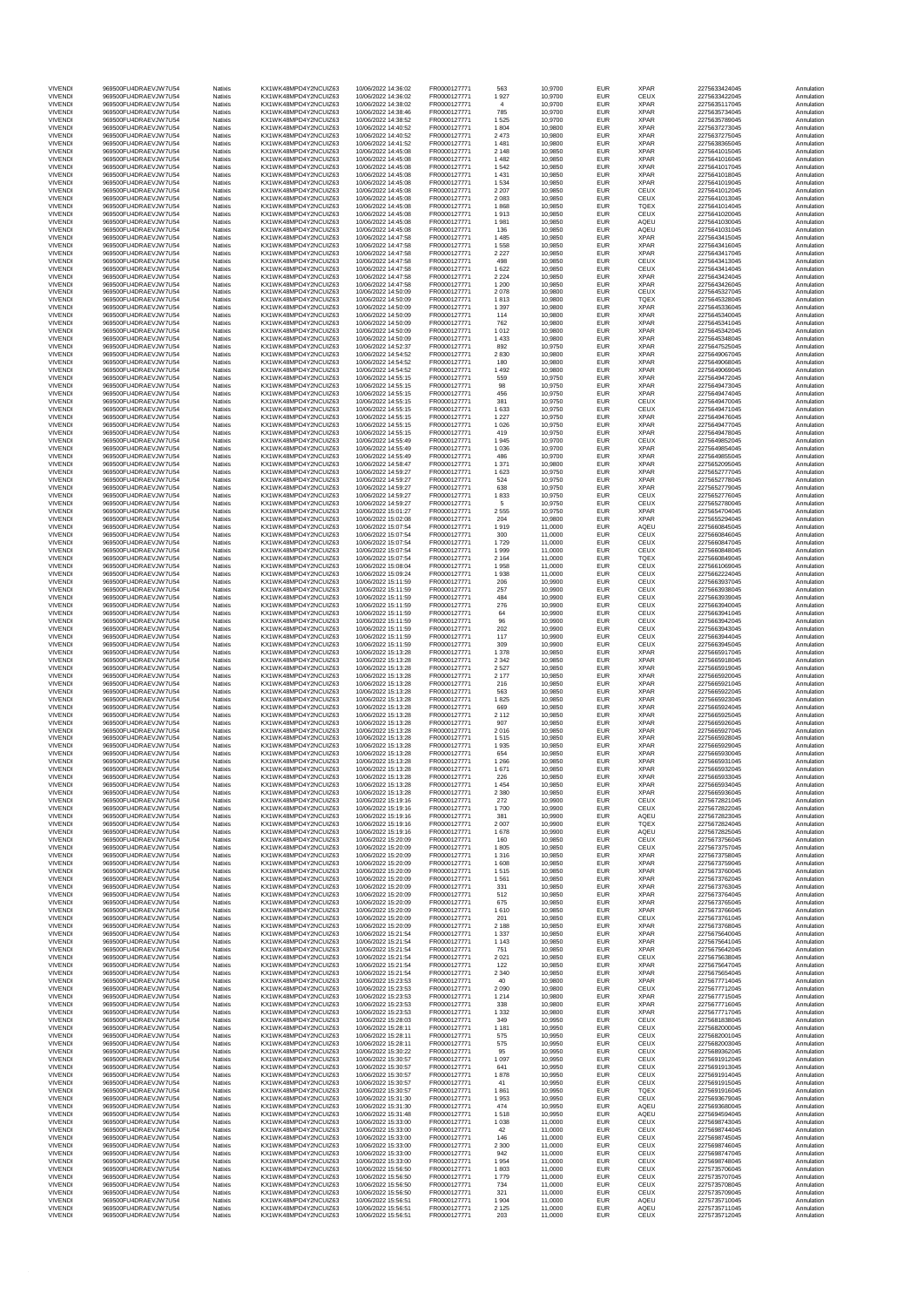| <b>VIVENDI</b>                   | 969500FU4DRAEVJW7U54                          | Natixis            | KX1WK48MPD4Y2NCUIZ63                          | 10/06/2022 15:56:51                        | FR0000127771                 | 1810               | 11,0000            | <b>EUR</b>               | CEUX                       | 2275735713045                  | Annulation               |
|----------------------------------|-----------------------------------------------|--------------------|-----------------------------------------------|--------------------------------------------|------------------------------|--------------------|--------------------|--------------------------|----------------------------|--------------------------------|--------------------------|
| <b>VIVENDI</b>                   | 969500FU4DRAEVJW7U54                          | Natixis            | KX1WK48MPD4Y2NCUIZ63                          | 10/06/2022 15:56:51                        | FR0000127771                 | 702                | 11,0000            | <b>EUR</b>               | CEUX                       | 2275735714045                  | Annulation               |
| VIVENDI                          | 969500FU4DRAEVJW7U54                          | Natixis            | KX1WK48MPD4Y2NCUIZ63                          | 10/06/2022 15:56:51                        | FR0000127771                 | 627                | 11,0000            | EUR                      | CEUX                       | 2275735715045                  | Annulation               |
| <b>VIVENDI</b><br><b>VIVENDI</b> | 969500FU4DRAEVJW7U54<br>969500FU4DRAEVJW7U54  | Natixis<br>Natixis | KX1WK48MPD4Y2NCUIZ63<br>KX1WK48MPD4Y2NCUIZ63  | 10/06/2022 15:56:51<br>10/06/2022 15:56:51 | FR0000127771<br>FR0000127771 | 2022<br>1963       | 11,0000<br>11,0000 | EUR<br>EUR               | CEUX<br>CEUX               | 2275735716045<br>2275735717045 | Annulation<br>Annulation |
| VIVENDI                          | 969500FU4DRAEVJW7U54                          | Natixis            | KX1WK48MPD4Y2NCUIZ63                          | 10/06/2022 15:56:51                        | FR0000127771                 | 462                | 11,0000            | EUR                      | <b>TQEX</b>                | 2275735718045                  | Annulation               |
| <b>VIVENDI</b>                   | 969500FU4DRAEVJW7U54                          | Natixis            | KX1WK48MPD4Y2NCUIZ63                          | 10/06/2022 15:56:51                        | FR0000127771                 | 2 1 2 7            | 11,0000            | EUR                      | CEUX                       | 2275735719045                  | Annulation               |
| <b>VIVENDI</b>                   | 969500FU4DRAEVJW7U54                          | Natixis            | KX1WK48MPD4Y2NCUIZ63                          | 10/06/2022 15:56:51                        | FR0000127771                 | 2729               | 11,0000            | EUR                      | CEUX                       | 2275735720045                  | Annulation               |
| <b>VIVENDI</b><br><b>VIVENDI</b> | 969500FU4DRAEVJW7U54<br>969500FU4DRAEVJW7U54  | Natixis<br>Natixis | KX1WK48MPD4Y2NCUIZ63<br>KX1WK48MPD4Y2NCUIZ63  | 10/06/2022 15:56:51<br>10/06/2022 15:56:51 | FR0000127771<br>FR0000127771 | 2 160<br>126       | 11,0000<br>11,0000 | <b>EUR</b><br>EUR        | CEUX<br>TQEX               | 2275735721045<br>2275735722045 | Annulation<br>Annulation |
| VIVENDI                          | 969500FU4DRAEVJW7U54                          | Natixis            | KX1WK48MPD4Y2NCUIZ63                          | 10/06/2022 15:56:51                        | FR0000127771                 | 2 144              | 11,0000            | EUR                      | CEUX                       | 2275735723045                  | Annulation               |
| <b>VIVENDI</b><br><b>VIVENDI</b> | 969500FU4DRAEVJW7U54<br>969500FU4DRAFV.IW7U54 | Natixis<br>Natixis | KX1WK48MPD4Y2NCUIZ63<br>KX1WK48MPD4Y2NCUIZ63  | 10/06/2022 15:56:51<br>10/06/2022 15:56:51 | FR0000127771<br>FR0000127771 | 2004<br>2478       | 11,0000<br>11,0000 | EUR<br>EUR               | CEUX<br>CEUX               | 2275735724045<br>2275735725045 | Annulation<br>Annulation |
| <b>VIVENDI</b>                   | 969500FU4DRAEVJW7U54                          | Natixis            | KX1WK48MPD4Y2NCLIIZ63                         | 10/06/2022 15:56:51                        | FR0000127771                 | 1522               | 11,0000            | EUR                      | <b>TQEX</b>                | 2275735726045                  | Annulation               |
| <b>VIVENDI</b>                   | 969500FU4DRAEVJW7U54                          | Natixis            | KX1WK48MPD4Y2NCUIZ63                          | 10/06/2022 15:56:51                        | FR0000127771                 | 2576               | 11,0000            | EUR                      | CEUX                       | 2275735727045                  | Annulation               |
| <b>VIVENDI</b>                   | 969500FU4DRAEVJW7U54                          | Natixis            | KX1WK48MPD4Y2NCUIZ63                          | 10/06/2022 15:56:51                        | FR0000127771                 | 2525               | 11,0000            | EUR<br>EUR               | CEUX<br><b>TQEX</b>        | 2275735728045                  | Annulation               |
| VIVENDI<br><b>VIVENDI</b>        | 969500FU4DRAEVJW7U54<br>969500FU4DRAEVJW7U54  | Natixis<br>Natixis | KX1WK48MPD4Y2NCUIZ63<br>KX1WK48MPD4Y2NCUIZ63  | 10/06/2022 15:56:51<br>10/06/2022 15:56:51 | FR0000127771<br>FR0000127771 | 1 900<br>2038      | 11,0000<br>11,0000 | <b>EUR</b>               | CEUX                       | 2275735729045<br>2275735730045 | Annulation<br>Annulation |
| <b>VIVENDI</b>                   | 969500FU4DRAEVJW7U54                          | Natixis            | KX1WK48MPD4Y2NCUIZ63                          | 10/06/2022 15:56:51                        | FR0000127771                 | 1725               | 11,0000            | EUR                      | <b>TQEX</b>                | 2275735731045                  | Annulation               |
| <b>VIVENDI</b>                   | 969500FU4DRAEVJW7U54                          | Natixis            | KX1WK48MPD4Y2NCUIZ63                          | 10/06/2022 15:56:51                        | FR0000127771                 | 1987               | 11,0000            | <b>EUR</b>               | CEUX                       | 2275735732045                  | Annulation               |
| <b>VIVENDI</b><br>VIVENDI        | 969500FU4DRAEVJW7U54<br>969500FU4DRAEVJW7U54  | Natixis<br>Natixis | KX1WK48MPD4Y2NCUIZ63<br>KX1WK48MPD4Y2NCUIZ63  | 10/06/2022 15:56:51<br>10/06/2022 15:56:51 | FR0000127771<br>FR0000127771 | 173<br>2473        | 11,0000<br>11,0000 | <b>EUR</b><br>EUR        | TQEX<br>CEUX               | 2275735733045<br>2275735734045 | Annulation<br>Annulation |
| <b>VIVENDI</b>                   | 969500FU4DRAEVJW7U54                          | Natixis            | KX1WK48MPD4Y2NCUIZ63                          | 10/06/2022 15:56:51                        | FR0000127771                 | 2 159              | 11,0000            | <b>EUR</b>               | CEUX                       | 2275735735045                  | Annulation               |
| <b>VIVENDI</b>                   | 969500FU4DRAEVJW7U54                          | Natixis            | KX1WK48MPD4Y2NCUIZ63                          | 10/06/2022 15:56:51                        | FR0000127771                 | 50                 | 11,0000            | EUR                      | <b>TQEX</b>                | 2275735736045                  | Annulation               |
| VIVENDI<br>VIVEND                | 969500FU4DRAEVJW7U54<br>969500FU4DRAEVJW7U54  | Natixis<br>Natixis | KX1WK48MPD4Y2NCUIZ63<br>KX1WK48MPD4Y2NCUIZ63  | 10/06/2022 15:56:51<br>10/06/2022 15:56:51 | FR0000127771<br>FR0000127771 | 1991<br>2581       | 11,0000<br>11,0000 | EUR<br><b>EUR</b>        | <b>TQEX</b><br>CEUX        | 2275735737045<br>2275735739045 | Annulation<br>Annulation |
| <b>VIVENDI</b>                   | 969500FU4DRAEVJW7U54                          | Natixis            | KX1WK48MPD4Y2NCUIZ63                          | 10/06/2022 16:00:00                        | FR0000127771                 | 993                | 11,0000            | EUR                      | <b>TQEX</b>                | 2275739195045                  | Annulation               |
| VIVENDI                          | 969500FU4DRAEVJW7U54                          | Natixis            | KX1WK48MPD4Y2NCUIZ63                          | 10/06/2022 16:00:00                        | FR0000127771                 | 1599               | 11,0000            | EUR                      | CEUX                       | 2275739234045                  | Annulation               |
| <b>VIVENDI</b>                   | 969500FU4DRAEVJW7U54                          | Natixis            | KX1WK48MPD4Y2NCUIZ63                          | 10/06/2022 16:00:00                        | FR0000127771                 | 464                | 11,0000            | EUR                      | CEUX                       | 2275739235045                  | Annulation               |
| <b>VIVENDI</b><br><b>VIVENDI</b> | 969500FU4DRAEVJW7U54<br>969500FU4DRAEVJW7U54  | Natixis<br>Natixis | KX1WK48MPD4Y2NCUIZ63<br>KX1WK48MPD4Y2NCUIZ63  | 10/06/2022 16:00:00<br>10/06/2022 16:00:00 | FR0000127771<br>FR0000127771 | 1611<br>257        | 11,0000<br>11,0000 | EUR<br><b>EUR</b>        | CEUX<br>CEUX               | 2275739236045<br>2275739237045 | Annulation<br>Annulation |
| <b>VIVENDI</b>                   | 969500FU4DRAEVJW7U54                          | Natixis            | KX1WK48MPD4Y2NCUIZ63                          | 10/06/2022 16:00:00                        | FR0000127771                 | 1 1 9 5            | 11,0000            | EUR                      | <b>TQEX</b>                | 2275739238045                  | Annulation               |
| <b>VIVENDI</b>                   | 969500FU4DRAEVJW7U54                          | Natixis            | KX1WK48MPD4Y2NCUIZ63                          | 10/06/2022 16:00:00                        | FR0000127771                 | 1944               | 11,0000            | EUR                      | <b>TQEX</b>                | 2275739239045                  | Annulation               |
| <b>VIVENDI</b><br><b>VIVENDI</b> | 969500FU4DRAEVJW7U54<br>969500FU4DRAEVJW7U54  | Natixis<br>Natixis | KX1WK48MPD4Y2NCUIZ63<br>KX1WK48MPD4Y2NCUIZ63  | 10/06/2022 16:00:00<br>10/06/2022 16:00:00 | FR0000127771<br>FR0000127771 | 144<br>2010        | 11,0000<br>11,0000 | <b>EUR</b><br>EUR        | TQEX<br>CEUX               | 2275739240045<br>2275739242045 | Annulation<br>Annulation |
| VIVENDI                          | 969500FU4DRAEVJW7U54                          | Natixis            | KX1WK48MPD4Y2NCUIZ63                          | 10/06/2022 16:00:00                        | FR0000127771                 | 200                | 11,0000            | EUR                      | CEUX                       | 2275739244045                  | Annulation               |
| <b>VIVENDI</b>                   | 969500FU4DRAEVJW7U54                          | Natixis            | KX1WK48MPD4Y2NCUIZ63                          | 10/06/2022 16:00:00                        | FR0000127771                 | 500                | 11,0000            | <b>EUR</b>               | CEUX                       | 2275739245045                  | Annulation               |
| <b>VIVENDI</b><br>VIVENDI        | 969500FU4DRAEVJW7U54<br>969500FU4DRAEVJW7U54  | Natixis<br>Natixis | KX1WK48MPD4Y2NCUIZ63<br>KX1WK48MPD4Y2NCUIZ63  | 10/06/2022 16:00:00<br>10/06/2022 16:00:05 | FR0000127771<br>FR0000127771 | 1 2 7 5<br>2 1 1 6 | 11,0000            | EUR<br>EUR               | CEUX<br>AQEU               | 2275739293045                  | Annulation<br>Annulation |
| <b>VIVENDI</b>                   | 969500FU4DRAEVJW7U54                          | Natixis            | KX1WK48MPD4Y2NCUIZ63                          | 10/06/2022 16:00:58                        | FR0000127771                 | 2 1 3 2            | 11,0000<br>10,9950 | EUR                      | AQEU                       | 2275739533045<br>2275741051045 | Annulation               |
| <b>VIVENDI</b>                   | 969500FU4DRAEVJW7U54                          | Natixis            | KX1WK48MPD4Y2NCUIZ63                          | 10/06/2022 16:02:22                        | FR0000127771                 | 1843               | 10,9950            | EUR                      | <b>TQEX</b>                | 2275743297045                  | Annulation               |
| VIVENDI                          | 969500FU4DRAEVJW7U54                          | Natixis            | KX1WK48MPD4Y2NCUIZ63                          | 10/06/2022 16:02:22                        | FR0000127771                 | 1794               | 10,9950            | <b>EUR</b>               | CEUX                       | 2275743303045                  | Annulation<br>Annulation |
| <b>VIVENDI</b><br><b>VIVENDI</b> | 969500FU4DRAEVJW7U54<br>969500FU4DRAFV.IW7U54 | Natixis<br>Natixis | KX1WK48MPD4Y2NCUIZ63<br>KX1WK48MPD4Y2NCUIZ63  | 10/06/2022 16:03:06<br>10/06/2022 16:03:06 | FR0000127771<br>FR0000127771 | 1958<br>1975       | 10,9900<br>10,9900 | EUR<br>EUR               | CEUX<br>CEUX               | 2275744283045<br>2275744286045 | Annulation               |
| <b>VIVENDI</b>                   | 969500FU4DRAEVJW7U54                          | Natixis            | KX1WK48MPD4Y2NCUIZ63                          | 10/06/2022 16:04:58                        | FR0000127771                 | 1852               | 10,9900            | <b>EUR</b>               | CEUX                       | 2275746864045                  | Annulation               |
| <b>VIVENDI</b>                   | 969500FU4DRAEVJW7U54                          | Natixis            | KX1WK48MPD4Y2NCUIZ63                          | 10/06/2022 16:07:21                        | FR0000127771                 | 749                | 10,9900            | EUR                      | CEUX                       | 2275749893045                  | Annulation               |
| VIVENDI                          | 969500FU4DRAEVJW7U54                          | Natixis            | KX1WK48MPD4Y2NCUIZ63                          | 10/06/2022 16:07:36                        | FR0000127771<br>FR0000127771 | 558                | 10,9900            | EUR                      | <b>TQEX</b>                | 2275750317045<br>2275750318045 | Annulation               |
| VIVEND<br><b>VIVENDI</b>         | 969500FU4DRAEVJW7U54<br>969500FU4DRAEVJW7U54  | Natixis<br>Natixis | KX1WK48MPD4Y2NCUIZ63<br>KX1WK48MPD4Y2NCUIZ63  | 10/06/2022 16:07:36<br>10/06/2022 16:07:36 | FR0000127771                 | 1 3 6 9<br>1 2 3 8 | 10,9900<br>10,9900 | <b>EUR</b><br>EUR        | CEUX<br><b>TQEX</b>        | 2275750319045                  | Annulation<br>Annulation |
| VIVENDI                          | 969500FU4DRAEVJW7U54                          | Natixis            | KX1WK48MPD4Y2NCUIZ63                          | 10/06/2022 16:08:50                        | FR0000127771                 | 1689               | 10,9850            | EUR                      | <b>XPAR</b>                | 2275751714045                  | Annulation               |
| VIVENDI                          | 969500FU4DRAEVJW7U54                          | Natixis            | KX1WK48MPD4Y2NCUIZ63                          | 10/06/2022 16:08:50                        | FR0000127771                 | 1 4 2 2            | 10,9850            | <b>EUR</b>               | <b>XPAR</b>                | 2275751715045                  | Annulation               |
| <b>VIVENDI</b><br>VIVENDI        | 969500FU4DRAEVJW7U54<br>969500FU4DRAEVJW7U54  | Natixis<br>Natixis | KX1WK48MPD4Y2NCUIZ63<br>KX1WK48MPD4Y2NCUIZ63  | 10/06/2022 16:08:50<br>10/06/2022 16:08:50 | FR0000127771<br>FR0000127771 | 1569<br>1 0 3 6    | 10,9850<br>10,9850 | EUR<br>EUR               | <b>XPAR</b><br><b>XPAR</b> | 2275751716045<br>2275751717045 | Annulation<br>Annulation |
| <b>VIVENDI</b>                   | 969500FU4DRAEVJW7U54                          | Natixis            | KX1WK48MPD4Y2NCUIZ63                          | 10/06/2022 16:08:53                        | FR0000127771                 | 492                | 10,9850            | EUR                      | <b>XPAR</b>                | 2275751754045                  | Annulation               |
| <b>VIVENDI</b>                   | 969500FU4DRAEVJW7U54                          | Natixis            | KX1WK48MPD4Y2NCUIZ63                          | 10/06/2022 16:08:53                        | FR0000127771                 | 1509               | 10,9850            | EUR                      | <b>XPAR</b>                | 2275751756045                  | Annulation               |
| <b>VIVENDI</b><br><b>VIVENDI</b> | 969500FU4DRAEVJW7U54<br>969500FU4DRAEVJW7U54  | Natixis<br>Natixis | KX1WK48MPD4Y2NCUIZ63<br>KX1WK48MPD4Y2NCUIZ63  | 10/06/2022 16:08:53<br>10/06/2022 16:08:53 | FR0000127771<br>FR0000127771 | 1941<br>147        | 10,9850<br>10,9850 | EUR<br>EUR               | <b>XPAR</b><br><b>XPAR</b> | 2275751757045<br>2275751758045 | Annulation<br>Annulation |
| <b>VIVENDI</b>                   | 969500FU4DRAEVJW7U54                          | Natixis            | KX1WK48MPD4Y2NCUIZ63                          | 10/06/2022 16:08:53                        | FR0000127771                 | 2 3 8 7            | 10,9850            | EUR                      | <b>XPAR</b>                | 2275751759045                  | Annulation               |
| <b>VIVENDI</b>                   | 969500FU4DRAEVJW7U54                          | Natixis            | KX1WK48MPD4Y2NCUIZ63                          | 10/06/2022 16:09:06                        | FR0000127771                 | 117                | 10,9850            | EUR                      | AQEU                       | 2275752095045                  | Annulation               |
| <b>VIVENDI</b>                   | 969500FU4DRAEVJW7U54                          | Natixis            | KX1WK48MPD4Y2NCUIZ63                          | 10/06/2022 16:10:48                        | FR0000127771                 | 2439               | 10,9950            | EUR                      | CEUX                       | 2275754689045                  | Annulation               |
| <b>VIVENDI</b><br><b>VIVENDI</b> | 969500FU4DRAEVJW7U54<br>969500FU4DRAEVJW7U54  | Natixis<br>Natixis | KX1WK48MPD4Y2NCUIZ63<br>KX1WK48MPD4Y2NCUIZ63  | 10/06/2022 16:10:48<br>10/06/2022 16:10:48 | FR0000127771<br>FR0000127771 | 998<br>1 0 5 6     | 10,9950<br>10,9950 | EUR<br><b>EUR</b>        | AQEU<br>AQEU               | 2275754690045<br>2275754692045 | Annulation<br>Annulation |
| <b>VIVENDI</b>                   | 969500FU4DRAEVJW7U54                          | Natixis            | KX1WK48MPD4Y2NCUIZ63                          | 10/06/2022 16:10:48                        | FR0000127771                 | 2511               | 10,9950            | EUR                      | CEUX                       | 2275754696045                  | Annulation               |
| VIVENDI                          | 969500FU4DRAEVJW7U54                          | Natixis            | KX1WK48MPD4Y2NCUIZ63                          | 10/06/2022 16:10:48                        | FR0000127771                 | 2056               | 10,9950            | EUR                      | CEUX                       | 2275754699045                  | Annulation               |
| <b>VIVENDI</b><br><b>VIVENDI</b> | 969500FU4DRAEVJW7U54<br>969500FU4DRAEVJW7U54  | Natixis<br>Natixis | KX1WK48MPD4Y2NCUIZ63<br>KX1WK48MPD4Y2NCUIZ63  | 10/06/2022 16:10:48<br>10/06/2022 16:12:53 | FR0000127771<br>FR0000127771 | 92<br>1 1 9 5      | 10,9950<br>10,9900 | EUR<br>EUR               | CEUX<br>CEUX               | 2275754700045<br>2275757798045 | Annulation<br>Annulation |
| <b>VIVENDI</b>                   | 969500FU4DRAEVJW7U54                          | Natixis            | KX1WK48MPD4Y2NCUIZ63                          | 10/06/2022 16:12:53                        | FR0000127771                 | 657                | 10,9900            | <b>EUR</b>               | CEUX                       | 2275757799045                  | Annulation               |
| <b>VIVENDI</b>                   | 969500FU4DRAEVJW7U54                          | Natixis            | KX1WK48MPD4Y2NCUIZ63                          | 10/06/2022 16:12:53                        | FR0000127771                 | 1 275              | 10,9900            | <b>EUR</b>               | TQEX                       | 2275757800045                  | Annulation               |
| VIVENDI<br>VIVEND                | 969500FU4DRAEVJW7U54<br>969500FU4DRAEVJW7U54  | Natixis<br>Natixis | KX1WK48MPD4Y2NCUIZ63<br>KX1WK48MPD4Y2NCUIZ63  | 10/06/2022 16:12:53<br>10/06/2022 16:15:07 | FR0000127771<br>FR0000127771 | 657<br>2059        | 10,9900<br>10,9950 | EUR<br><b>EUR</b>        | <b>TQEX</b><br>CEUX        | 2275757807045<br>2275761669045 | Annulation<br>Annulation |
| <b>VIVENDI</b>                   | 969500FU4DRAEVJW7U54                          | Natixis            | KX1WK48MPD4Y2NCUIZ63                          | 10/06/2022 16:15:07                        | FR0000127771                 | 1 100              | 10,9950            | EUR                      | CEUX                       | 2275761670045                  | Annulation               |
| VIVENDI                          | 969500FU4DRAEVJW7U54                          | Natixis            | KX1WK48MPD4Y2NCUIZ63                          | 10/06/2022 16:15:07                        | FR0000127771                 | 743                | 10,9950            | EUR                      | CEUX                       | 2275761671045                  | Annulation               |
| VIVEND                           | 969500FU4DRAEVJW7U54                          | Natixis            | KX1WK48MPD4Y2NCUIZ63                          | 10/06/2022 16:15:18                        | FR0000127771                 | 89                 | 10,9900            | <b>EUR</b>               | TQEX                       | 2275761953045                  | Annulation               |
| <b>VIVENDI</b><br>VIVENDI        | 969500FU4DRAEVJW7U54<br>969500FU4DRAEVJW7U54  | Natixis<br>Natixis | KX1WK48MPD4Y2NCUIZ63<br>KX1WK48MPD4Y2NCUIZ63  | 10/06/2022 16:18:20<br>10/06/2022 16:18:20 | FR0000127771<br>FR0000127771 | 1905<br>300        | 10,9900<br>10,9900 | EUR<br>EUR               | CEUX<br>CEUX               | 2275768350045<br>2275768351045 | Annulation<br>Annulation |
| <b>VIVENDI</b>                   | 969500FU4DRAEVJW7U54                          | Natixis            | KX1WK48MPD4Y2NCUIZ63                          | 10/06/2022 16:18:20                        | FR0000127771                 | 307                | 10,9900            | EUR                      | CEUX                       | 2275768352045                  | Annulation               |
| <b>VIVENDI</b>                   | 969500FU4DRAEVJW7U54                          | Natixis            | KX1WK48MPD4Y2NCUIZ63                          | 10/06/2022 16:18:20                        | FR0000127771                 | 1522               | 10,9900            | EUR                      | CEUX                       | 2275768353045                  | Annulation               |
| <b>VIVENDI</b><br><b>VIVENDI</b> | 969500FU4DRAEVJW7U54<br>969500FU4DRAEVJW7U54  | Natixis<br>Natixis | KX1WK48MPD4Y2NCUIZ63<br>KX1WK48MPD4Y2NCUIZ63  | 10/06/2022 16:18:20<br>10/06/2022 16:18:20 | FR0000127771<br>FR0000127771 | 1817<br>154        | 10,9900<br>10,9900 | <b>EUR</b><br>EUR        | CEUX<br>AQEU               | 2275768355045<br>2275768383045 | Annulation<br>Annulation |
| <b>VIVENDI</b>                   | 969500FU4DRAFV.IW7U54                         | Natixis            | KX1WK48MPD4Y2NCUIZ63                          | 10/06/2022 16:18:21                        | FR0000127771                 | 614                | 10,9900            | EUR                      | AQEU                       | 2275768433045                  | Annulation               |
| <b>VIVENDI</b>                   | 969500FU4DRAEVJW7U54                          | Natixis            | KX1WK48MPD4Y2NCUIZ63                          | 10/06/2022 16:18:32                        | FR0000127771                 | 1 3 3 1            | 10,9900            | <b>EUR</b>               | AQEU                       | 2275768675045                  | Annulation               |
| <b>VIVENDI</b>                   | 969500FU4DRAEVJW7U54<br>969500FU4DRAFV.IW7U54 | Natixis            | KX1WK48MPD4Y2NCUIZ63                          | 10/06/2022 16:21:43                        | FR0000127771                 | 1958               | 10,9850            | EUR                      | CEUX                       | 2275774828045                  | Annulation               |
| VIVENDI<br><b>VIVENDI</b>        | 969500FU4DRAEVJW7U54                          | Natixis<br>Natixis | KX1WK48MPD4Y2NCUIZ63<br>KX1WK48MPD4Y2NCUIZ63  | 10/06/2022 16:21:43<br>10/06/2022 16:21:43 | FR0000127771<br>FR0000127771 | 504<br>164         | 10,9850<br>10,9850 | EUR<br><b>EUR</b>        | <b>TQEX</b><br>CEUX        | 2275774829045<br>2275774830045 | Annulation<br>Annulation |
| <b>VIVENDI</b>                   | 969500FU4DRAEVJW7U54                          | Natixis            | KX1WK48MPD4Y2NCUIZ63                          | 10/06/2022 16:21:43                        | FR0000127771                 | 1656               | 10,9850            | EUR                      | <b>TQEX</b>                | 2275774831045                  | Annulation               |
| <b>VIVENDI</b>                   | 969500FU4DRAEVJW7U54                          | Natixis            | KX1WK48MPD4Y2NCUIZ63                          | 10/06/2022 16:21:43                        | FR0000127771                 | 200                | 10,9850            | EUR                      | CEUX                       | 2275774832045                  | Annulation               |
| <b>VIVENDI</b><br><b>VIVENDI</b> | 969500FU4DRAEVJW7U54<br>969500FU4DRAEVJW7U54  | Natixis<br>Natixis | KX1WK48MPD4Y2NCUIZ63<br>KX1WK48MPD4Y2NCUIZ63  | 10/06/2022 16:21:43<br>10/06/2022 16:21:43 | FR0000127771<br>FR0000127771 | 500<br>106         | 10,9850<br>10,9850 | EUR<br>EUR               | CEUX<br>CEUX               | 2275774833045<br>2275774834045 | Annulation<br>Annulation |
| VIVENDI                          | 969500FU4DRAEVJW7U54                          | Natixis            | KX1WK48MPD4Y2NCUIZ63                          | 10/06/2022 16:21:43                        | FR0000127771                 | 2 3 7 3            | 10,9850            | EUR                      | <b>XPAR</b>                | 2275774837045                  | Annulation               |
| VIVENDI                          | 969500FU4DRAEVJW7U54                          | Natixis            | KX1WK48MPD4Y2NCUIZ63                          | 10/06/2022 16:21:43                        | FR0000127771                 | 1562               | 10.9850            | EUR                      | <b>XPAR</b>                | 2275774838045                  | Annulation               |
| <b>VIVENDI</b>                   | 969500FU4DRAEVJW7U54                          | Natixis            | KX1WK48MPD4Y2NCUIZ63                          | 10/06/2022 16:21:43                        | FR0000127771                 | 2955               | 10,9850            | EUR                      | <b>XPAR</b>                | 2275774839045                  | Annulation               |
| VIVENDI<br><b>VIVENDI</b>        | 969500FU4DRAEVJW7U54<br>969500FU4DRAEVJW7U54  | Natixis<br>Natixis | KX1WK48MPD4Y2NCUIZ63<br>KX1WK48MPD4Y2NCUIZ63  | 10/06/2022 16:21:43<br>10/06/2022 16:21:43 | FR0000127771<br>FR0000127771 | 1 4 6 2<br>3 3 4 7 | 10,9850<br>10,9850 | <b>EUR</b><br>EUR        | <b>XPAR</b><br><b>XPAR</b> | 2275774840045<br>2275774841045 | Annulation<br>Annulation |
| <b>VIVENDI</b>                   | 969500FU4DRAFV.IW7U54                         | Natixis            | KX1WK48MPD4Y2NCUIZ63                          | 10/06/2022 16:21:43                        | FR0000127771                 | 2 2 4 7            | 10,9850            | <b>EUR</b>               | <b>XPAR</b>                | 2275774842045                  | Annulation               |
| VIVEND                           | 969500FU4DRAEVJW7U54                          | Natixis            | KX1WK48MPD4Y2NCUIZ63                          | 10/06/2022 16:21:43                        | FR0000127771                 | 2635               | 10,9850            | <b>EUR</b>               | <b>XPAR</b>                | 2275774843045                  | Annulation               |
| <b>VIVENDI</b><br><b>VIVENDI</b> | 969500FU4DRAFV.IW7U54<br>969500FU4DRAEVJW7U54 | Natixis<br>Natixis | KX1WK48MPD4Y2NCUIZ63<br>KX1WK48MPD4Y2NCUIZ63  | 10/06/2022 16:21:43<br>10/06/2022 16:21:43 | FR0000127771<br>FR0000127771 | 1513<br>1 3 6 7    | 10,9850<br>10,9850 | EUR<br><b>FUR</b>        | <b>XPAR</b><br><b>XPAR</b> | 2275774844045<br>2275774845045 | Annulation<br>Annulation |
| VIVEND                           | 969500FU4DRAEVJW7U54                          | Natixis            | KX1WK48MPD4Y2NCUIZ63                          | 10/06/2022 16:21:43                        | FR0000127771                 | 6714               | 10,9850            | <b>EUR</b>               | <b>XPAR</b>                | 2275774846045                  | Annulation               |
| <b>VIVENDI</b>                   | 969500FU4DRAEVJW7U54                          | Natixis            | KX1WK48MPD4Y2NCUIZ63                          | 10/06/2022 16:21:43                        | FR0000127771                 | 6 3 2 2            | 10,9850            | EUR                      | <b>XPAR</b>                | 2275774847045                  | Annulation               |
| VIVENDI<br><b>VIVENDI</b>        | 969500FU4DRAEVJW7U54<br>969500FU4DRAEVJW7U54  | Natixis<br>Natixis | KX1WK48MPD4Y2NCUIZ63<br>KX1WK48MPD4Y2NCUIZ63  | 10/06/2022 16:21:43<br>10/06/2022 16:21:43 | FR0000127771<br>FR0000127771 | 1 3 6 0<br>1 2 7 9 | 10,9850<br>10,9850 | <b>EUR</b><br>EUR        | CEUX<br><b>XPAR</b>        | 2275774836045<br>2275774849045 | Annulation<br>Annulation |
| <b>VIVENDI</b>                   | 969500FU4DRAEVJW7U54                          | Natixis            | KX1WK48MPD4Y2NCUIZ63                          | 10/06/2022 16:21:43                        | FR0000127771                 | 1312               | 10,9850            | EUR                      | <b>XPAR</b>                | 2275774850045                  | Annulation               |
| <b>VIVENDI</b>                   | 969500FU4DRAEVJW7U54                          | Natixis            | KX1WK48MPD4Y2NCUIZ63                          | 10/06/2022 16:21:43                        | FR0000127771                 | 600                | 10,9850            | <b>EUR</b><br>EUR        | <b>XPAR</b><br><b>XPAR</b> | 2275774851045                  | Annulation               |
| <b>VIVENDI</b><br><b>VIVENDI</b> | 969500FU4DRAEVJW7U54<br>969500FU4DRAEVJW7U54  | Natixis<br>Natixis | KX1WK48MPD4Y2NCUIZ63<br>KX1WK48MPD4Y2NCUIZ63  | 10/06/2022 16:21:43<br>10/06/2022 16:21:43 | FR0000127771<br>FR0000127771 | 406<br>5632        | 10,9850<br>10,9850 | <b>FUR</b>               | <b>XPAR</b>                | 2275774852045<br>2275774853045 | Annulation<br>Annulation |
| VIVEND                           | 969500FU4DRAEVJW7U54                          | Natixis            | KX1WK48MPD4Y2NCUIZ63                          | 10/06/2022 16:21:43                        | FR0000127771                 | 110                | 10,9850            | <b>EUR</b>               | <b>XPAR</b>                | 2275774854045                  | Annulation               |
| <b>VIVENDI</b>                   | 969500FU4DRAEVJW7U54                          | Natixis            | KX1WK48MPD4Y2NCUIZ63                          | 10/06/2022 16:21:43                        | FR0000127771                 | 101                | 10,9850            | EUR                      | <b>XPAR</b>                | 2275774855045                  | Annulation               |
| <b>VIVENDI</b><br>VIVEND         | 969500FU4DRAFV.IW7U54<br>969500FU4DRAEVJW7U54 | Natixis<br>Natixis | KX1WK48MPD4Y2NCLIIZ63<br>KX1WK48MPD4Y2NCUIZ63 | 10/06/2022 16:21:43<br>10/06/2022 16:21:43 | FR0000127771<br>FR0000127771 | 5 5 9 5<br>8 1 1 4 | 10,9850<br>10,9850 | <b>FUR</b><br><b>EUR</b> | <b>XPAR</b><br><b>XPAR</b> | 2275774856045<br>2275774857045 | Annulation<br>Annulation |
| <b>VIVENDI</b>                   | 969500FU4DRAFV.IW7U54                         | Natixis            | KX1WK48MPD4Y2NCUIZ63                          | 10/06/2022 16:21:43                        | FR0000127771                 | 9 4 0 6            | 10,9850            | EUR                      | <b>XPAR</b>                | 2275774858045                  | Annulation               |
| VIVENDI                          | 969500FU4DRAEVJW7U54                          | Natixis            | KX1WK48MPD4Y2NCUIZ63                          | 10/06/2022 16:21:43                        | FR0000127771                 | 616                | 10,9850            | EUR                      | <b>XPAR</b>                | 2275774874045                  | Annulation               |
| <b>VIVENDI</b><br>VIVENDI        | 969500FU4DRAEVJW7U54<br>969500FU4DRAEVJW7U54  | Natixis<br>Natixis | KX1WK48MPD4Y2NCUIZ63<br>KX1WK48MPD4Y2NCUIZ63  | 10/06/2022 16:22:43<br>10/06/2022 16:22:46 | FR0000127771<br>FR0000127771 | 31 891<br>1 1 0 5  | 10,9850<br>10,9800 | EUR<br><b>EUR</b>        | <b>XPAR</b><br><b>XPAR</b> | 2275776221045<br>2275776274045 | Annulation<br>Annulation |
| VIVEND                           | 969500FU4DRAEVJW7U54                          | Natixis            | KX1WK48MPD4Y2NCUIZ63                          | 10/06/2022 16:22:46                        | FR0000127771                 | 4 100              | 10,9800            | <b>EUR</b>               | <b>XPAR</b>                | 2275776275045                  | Annulation               |
| <b>VIVENDI</b>                   | 969500FU4DRAEVJW7U54                          | Natixis            | KX1WK48MPD4Y2NCUIZ63                          | 10/06/2022 16:22:46                        | FR0000127771                 | 434                | 10,9800            | EUR                      | <b>XPAR</b>                | 2275776276045                  | Annulation               |
| VIVENDI                          | 969500FU4DRAEVJW7U54                          | Natixis            | KX1WK48MPD4Y2NCUIZ63                          | 10/06/2022 16:22:46                        | FR0000127771                 | 4500               | 10,9800            | EUR                      | <b>XPAR</b>                | 2275776278045                  | Annulation               |
| VIVENDI<br><b>VIVENDI</b>        | 969500FU4DRAEVJW7U54<br>969500FU4DRAEVJW7U54  | Natixis<br>Natixis | KX1WK48MPD4Y2NCUIZ63<br>KX1WK48MPD4Y2NCUIZ63  | 10/06/2022 16:22:46<br>10/06/2022 16:22:46 | FR0000127771<br>FR0000127771 | 4500<br>554        | 10,9800<br>10,9800 | <b>EUR</b><br>EUR        | <b>XPAR</b><br><b>XPAR</b> | 2275776279045<br>2275776280045 | Annulation<br>Annulation |
| <b>VIVENDI</b>                   | 969500FU4DRAEVJW7U54                          | Natixis            | KX1WK48MPD4Y2NCUIZ63                          | 10/06/2022 16:22:47                        | FR0000127771                 | 406                | 10,9800            | EUR                      | <b>XPAR</b>                | 2275776299045                  | Annulation               |
| VIVEND                           | 969500FU4DRAEVJW7U54                          | Natixis            | KX1WK48MPD4Y2NCUIZ63                          | 10/06/2022 16:22:50                        | FR0000127771                 | 2 0 4 6            | 10,9850            | <b>EUR</b>               | <b>XPAR</b>                | 2275776334045                  | Annulation               |
| <b>VIVENDI</b><br>VIVENDI        | 969500FU4DRAEVJW7U54<br>969500FU4DRAEVJW7U54  | Natixis<br>Natixis | KX1WK48MPD4Y2NCUIZ63<br>KX1WK48MPD4Y2NCUIZ63  | 10/06/2022 16:22:50<br>10/06/2022 16:22:50 | FR0000127771<br>FR0000127771 | 1850<br>607        | 10,9850<br>10,9850 | EUR<br>EUR               | <b>XPAR</b><br><b>XPAR</b> | 2275776336045<br>2275776337045 | Annulation<br>Annulation |
| <b>VIVENDI</b>                   | 969500FU4DRAEVJW7U54                          | Natixis            | KX1WK48MPD4Y2NCUIZ63                          | 10/06/2022 16:26:34                        | FR0000127771                 | 2 176              | 10,9850            | EUR                      | CEUX                       | 2275782575045                  | Annulation               |
| <b>VIVENDI</b>                   | 969500FU4DRAEVJW7U54                          | Natixis            | KX1WK48MPD4Y2NCUIZ63                          | 10/06/2022 16:26:34                        | FR0000127771                 | 2 0 3 7            | 10,9850            | EUR                      | <b>XPAR</b>                | 2275782576045                  | Annulation               |
| VIVENDI<br><b>VIVENDI</b>        | 969500FU4DRAEVJW7U54<br>969500FU4DRAEVJW7U54  | Natixis<br>Natixis | KX1WK48MPD4Y2NCUIZ63<br>KX1WK48MPD4Y2NCUIZ63  | 10/06/2022 16:26:34<br>10/06/2022 16:26:34 | FR0000127771<br>FR0000127771 | 28 094<br>2 3 3 9  | 10,9850<br>10,9850 | <b>EUR</b><br>EUR        | <b>XPAR</b><br><b>XPAR</b> | 2275782577045<br>2275782578045 | Annulation<br>Annulation |
| <b>VIVENDI</b>                   | 969500FU4DRAEVJW7U54                          | Natixis            | KX1WK48MPD4Y2NCUIZ63                          | 10/06/2022 16:26:34                        | FR0000127771                 | 95                 | 10,9850            | EUR                      | <b>XPAR</b>                | 2275782581045                  | Annulation               |
| <b>VIVENDI</b>                   | 969500FU4DRAEVJW7U54                          | Natixis            | KX1WK48MPD4Y2NCUIZ63                          | 10/06/2022 16:26:34                        | FR0000127771                 | 5952               | 10,9850            | EUR                      | <b>XPAR</b>                | 2275782582045                  | Annulation               |
| <b>VIVENDI</b><br><b>VIVENDI</b> | 969500FU4DRAEVJW7U54<br>969500FU4DRAEVJW7U54  | Natixis<br>Natixis | KX1WK48MPD4Y2NCUIZ63<br>KX1WK48MPD4Y2NCUIZ63  | 10/06/2022 16:26:34<br>10/06/2022 16:26:34 | FR0000127771                 | 2503<br>2576       | 10,9850            | EUR<br><b>FUR</b>        | <b>XPAR</b><br><b>XPAR</b> | 2275782583045                  | Annulation               |
| VIVENDI                          | 969500FU4DRAEVJW7U54                          | Natixis            | KX1WK48MPD4Y2NCUIZ63                          | 10/06/2022 16:26:34                        | FR0000127771<br>FR0000127771 | 430                | 10,9850<br>10,9850 | EUR                      | <b>XPAR</b>                | 2275782584045<br>2275782585045 | Annulation<br>Annulation |
| <b>VIVENDI</b>                   | 969500FU4DRAEVJW7U54                          | Natixis            | KX1WK48MPD4Y2NCUIZ63                          | 10/06/2022 16:26:34                        | FR0000127771                 | 2022               | 10,9850            | EUR                      | <b>XPAR</b>                | 2275782587045                  | Annulation               |
| <b>VIVENDI</b><br>VIVEND         | 969500FU4DRAEVJW7U54<br>969500FU4DRAEVJW7U54  | Natixis<br>Natixis | KX1WK48MPD4Y2NCUIZ63<br>KX1WK48MPD4Y2NCUIZ63  | 10/06/2022 16:26:34<br>10/06/2022 16:26:43 | FR0000127771<br>FR0000127771 | 1 0 5 9<br>2 1 4 2 | 10,9850<br>10,9850 | <b>FUR</b><br><b>EUR</b> | <b>XPAR</b><br>CEUX        | 2275782588045<br>2275782789045 | Annulation<br>Annulation |
| <b>VIVENDI</b>                   | 969500FU4DRAEVJW7U54                          | Natixis            | KX1WK48MPD4Y2NCUIZ63                          | 10/06/2022 16:26:43                        | FR0000127771                 | 2 4 3 3            | 10,9850            | EUR                      | <b>XPAR</b>                | 2275782790045                  | Annulation               |
| <b>VIVENDI</b>                   | 969500FU4DRAEVJW7U54                          | Natixis            | KX1WK48MPD4Y2NCUIZ63                          | 10/06/2022 16:26:43                        | FR0000127771                 | 9 0 5 7            | 10,9850            | EUR                      | <b>XPAR</b>                | 2275782791045                  | Annulation               |
| <b>VIVENDI</b>                   | 969500FU4DRAEVJW7U54                          | Natixis            | KX1WK48MPD4Y2NCUIZ63                          | 10/06/2022 16:26:56                        | FR0000127771                 | 4 9 4 2            | 10,9850            | EUR                      | <b>XPAR</b>                | 2275782984045                  | Annulation               |
| VIVENDI<br><b>VIVENDI</b>        | 969500FU4DRAEVJW7U54<br>969500FU4DRAEVJW7U54  | Natixis<br>Natixis | KX1WK48MPD4Y2NCUIZ63<br>KX1WK48MPD4Y2NCUIZ63  | 10/06/2022 16:26:56<br>10/06/2022 16:26:56 | FR0000127771<br>FR0000127771 | 2082<br>35         | 10,9850<br>10,9850 | <b>EUR</b><br><b>EUR</b> | CEUX<br><b>XPAR</b>        | 2275782983045<br>2275782985045 | Annulation<br>Annulation |
| <b>VIVENDI</b>                   | 969500FU4DRAEVJW7U54                          | Natixis            | KX1WK48MPD4Y2NCUIZ63                          | 10/06/2022 16:26:56                        | FR0000127771                 | 1665               | 10,9850            | EUR                      | <b>XPAR</b>                | 2275782986045                  | Annulation               |
| <b>VIVENDI</b>                   | 969500FU4DRAEVJW7U54                          | Natixis            | KX1WK48MPD4Y2NCUIZ63                          | 10/06/2022 16:26:56                        | FR0000127771                 | 1741               | 10,9850            | <b>FUR</b>               | <b>XPAR</b>                | 2275782987045                  | Annulation               |
| VIVEND<br><b>VIVENDI</b>         | 969500FU4DRAEVJW7U54<br>969500FU4DRAEVJW7U54  | Natixis<br>Natixis | KX1WK48MPD4Y2NCUIZ63<br>KX1WK48MPD4Y2NCUIZ63  | 10/06/2022 16:28:20<br>10/06/2022 16:28:20 | FR0000127771<br>FR0000127771 | 1862<br>1 4 6 2    | 10,9900<br>10,9900 | <b>EUR</b><br>EUR        | CEUX<br>TQEX               | 2275785266045<br>2275785267045 | Annulation<br>Annulation |
| <b>VIVENDI</b>                   | 969500FU4DRAEVJW7U54                          | Natixis            | KX1WK48MPD4Y2NCUIZ63                          | 10/06/2022 16:28:20                        | FR0000127771                 | 699                | 10,9900            | <b>EUR</b>               | TQEX                       | 2275785268045                  | Annulation               |
| VIVENDI                          | 969500FU4DRAEVJW7U54                          | Natixis            | KX1WK48MPD4Y2NCUIZ63                          | 10/06/2022 16:28:54                        | FR0000127771                 | 1820               | 10,9900            | <b>EUR</b>               | AQEU                       | 2275786153045                  | Annulation               |
|                                  |                                               |                    |                                               |                                            |                              |                    |                    |                          |                            |                                |                          |